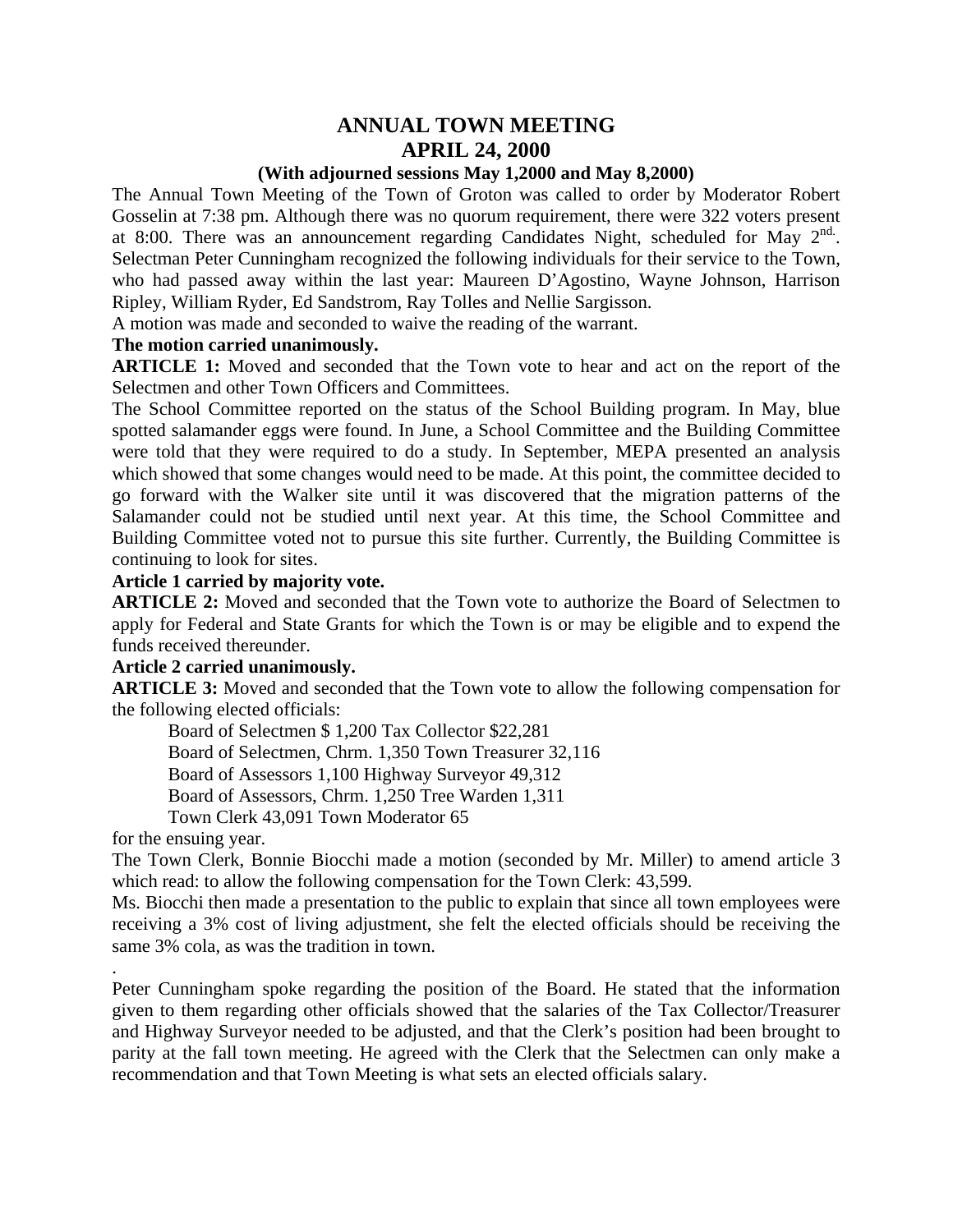Frank Bellitsky stated that the Federal Government set the COLA at 3%. Tom Hartnett and Gloria Fucillo also spoke in favor of the 3% being applied equitably.

## **The motion to amend carried by majority.**

## **ARTICLE 3: as amended carried by majority.**

**ARTICLE 4 :** Moved and seconded that the Town vote to amend the Personnel By-Law Wage and Classification Schedule as set forth in the Schedule, as printed in the Warrant & Summary.

## **Article 4 carried unanimously.**

## **ARTICLE 5:**

## **1) General Government**

Moved and seconded that the Town vote to appropriate from Conservation Fees Receipts Reserved the sum of \$6,000 to the Conservation Commission and to raise and appropriate the sum of \$1,185,011 for a total of \$l,191,011 for General Government as represented by lines 1000 through 1600 in the Budget; each line item to be considered as a separate appropriation for the purposes voted.

Motion made and seconded to amend article 5 by replacing the figure in line item 1240 in the General Budget to read \$43,599 and to change total General Government to read \$1,191,518.00.

## **The motion to amend carried by majority vote**.

## **Main motion carried by majority vote.**

## **2) Protection of Persons and Property**

Moved and seconded that the Town vote to raise and appropriate the sum of \$1,966,729 for Protection of Persons and Property as represented by lines 2000 through 2242 in the Budget; each line item to be considered as a separate appropriation for the purposes voted.

#### **Carried by unanimous vote.**

## **3) Schools**

Moved and seconded that the Town vote to raise and appropriate the sum of \$8,892,261 for Schools as represented by lines 3000 through 3022 in the Budget; each line item to be considered as a separate appropriation for the purposes voted.

#### **Carried by unanimous vote.**

## **4) Highway and Health**

Moved and seconded that the Town vote to raise and appropriate the sum of \$1,220,468 for Highway and Health as represented by lines 4000 through 4145 in the Budget; each line item to be considered as a separate appropriation for the purposes voted.

## **Carried by unanimous vote.**

## **5) Library and Citizen's Services**

Moved and seconded that the Town vote to raise and appropriate the sum of \$660,866 for Library and Citizen's Services as represented by lines 5000 through 5161 in the Budget; each line item to be considered as a separate appropriation for the purposes voted.

## **Carried by unanimous vote.**

## **6) Debt Service**

Moved and seconded that the Town vote to raise and appropriate the sum of \$1,631,668 for Debt Service as represented by lines 6000 through 6041 in the Budget; each line item to be considered as a separate appropriation for the purposes voted.

#### **Carried by unanimous vote.**

## **7) Employee Benefits**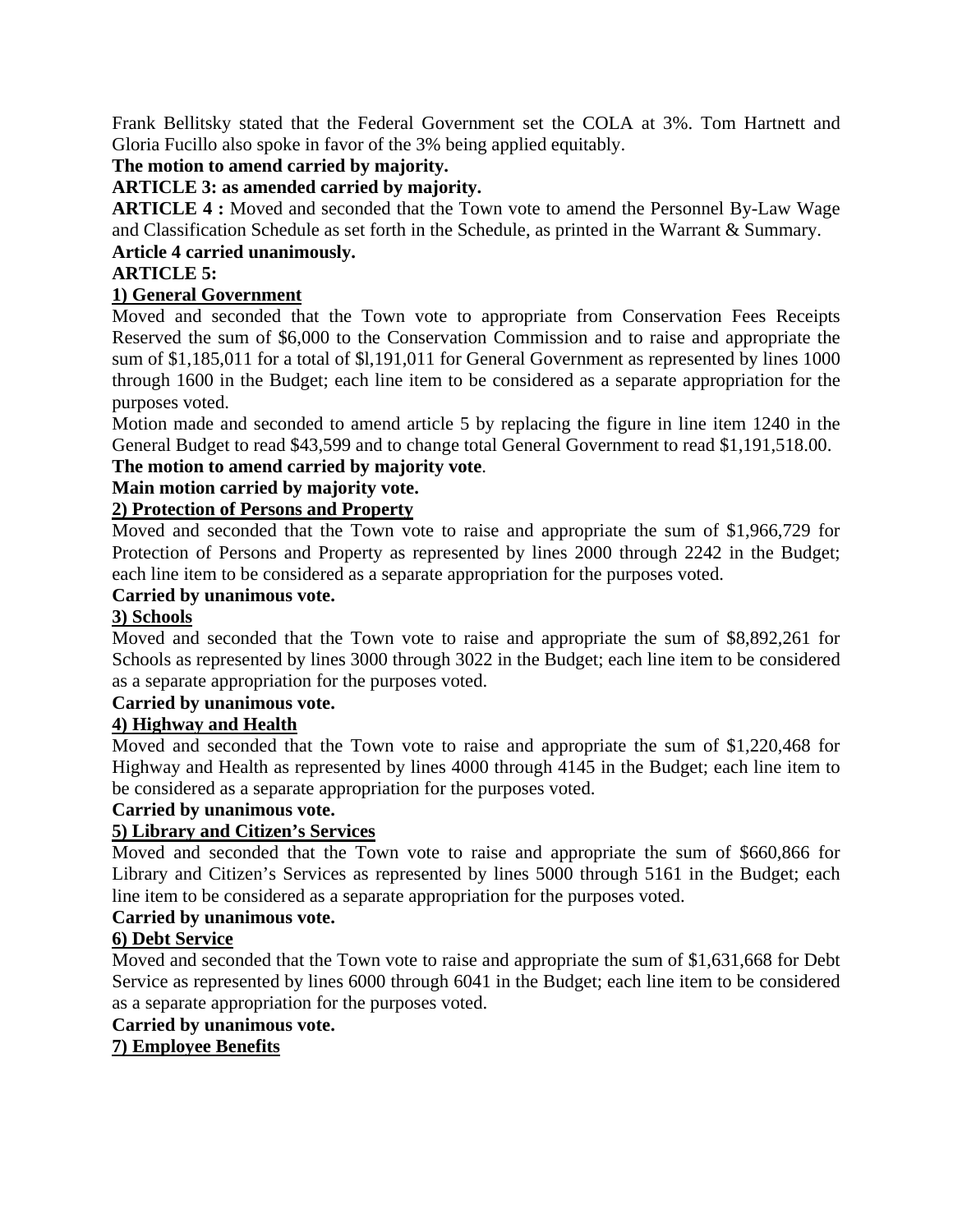Moved and seconded that the Town vote to raise and appropriate the sum of \$768,443 for Employee Benefits as represented by lines 7000 through 7041; each line item to be considered as a separate appropriation for the purposes voted.

#### **Carried by unanimous vote.**

#### **8) Water Enterprise**

Moved and seconded that the Town vote to appropriate from Water Rates and Fees the sum of \$707,950 to the Water Enterprise Fund for FY2001 to defray all operating expenses, interest charges, and principal payments on bonds outstanding as they accrue and any reimbursement to the Town.

#### **Carried by unanimous vote.**

#### **9) Sewer Enterprise**

Moved and seconded that the Town vote to appropriate from Sewer Rates and Fees the sum of \$658,385 to the Sewer Enterprise Fund for FY2001 to defray all operating expenses, interest charges, and principal payments on bonds outstanding as they accrue and any reimbursement to the Town.

# **Carried by unanimous vote.**

## **10) Electric Light**

Moved and seconded that the Town vote to appropriate the income from the sale of electricity to private consumers or for electricity supplied to municipal buildings or from municipal power and from the sale of jobbing during Fiscal 2001 for the Groton Electric Light Department; the whole to be expended by the Manager of that department under the direction and control of the Board of Electric Light Commissioners for the expenses of the ensuing fiscal year as defined in Section 57 of Chapter 164 of the General Laws of the Commonwealth. The total fund to be appropriated is -0-, line item 8040 of the Budget.

#### **Carried by unanimous vote.**

**ARTICLE 6:** Moved and seconded that the Town vote in accordance with Section 8 of Chapter 533 of the Acts of 1991, as amended by Chapter 115 of the Acts of 1995, to approve the budget of the Groton Country Club and Recreation Authority, as shown in the handout distributed at Town Meeting.

#### **Carried by majority vote.**

The Country Club presented the Town with a check for \$65,000 as a lease payment.

The Country Club moved to advance articles 28 and 29 for consideration.

Article 28 and 29 were advanced.

**ARTICLE 28:** Moved and seconded that the Town vote to raise and appropriate the following sums to fund a Town recreation program:

## Wages \$20,000

#### Expenses 10,000

and to authorize the Board of Selectmen to seek special legislation authorizing the removal of Town recreation programs from the jurisdiction of the Groton Country Club & Recreation Authority.

A presentation was made by the Walter Flewelling in support of this article. Selectwoman Wood spoke against the article. Selectman Cunningham spoke in favor of this article. Tom Hartnett spoke in favor of this article. Liza Judge spoke in favor of the article. Becky Pine queried whether there would be a conflict with programming at the Peter Twomey Youth Center. Ms. Judge responded that they have discussed the type of programming.

**Article 28 carried by majority.**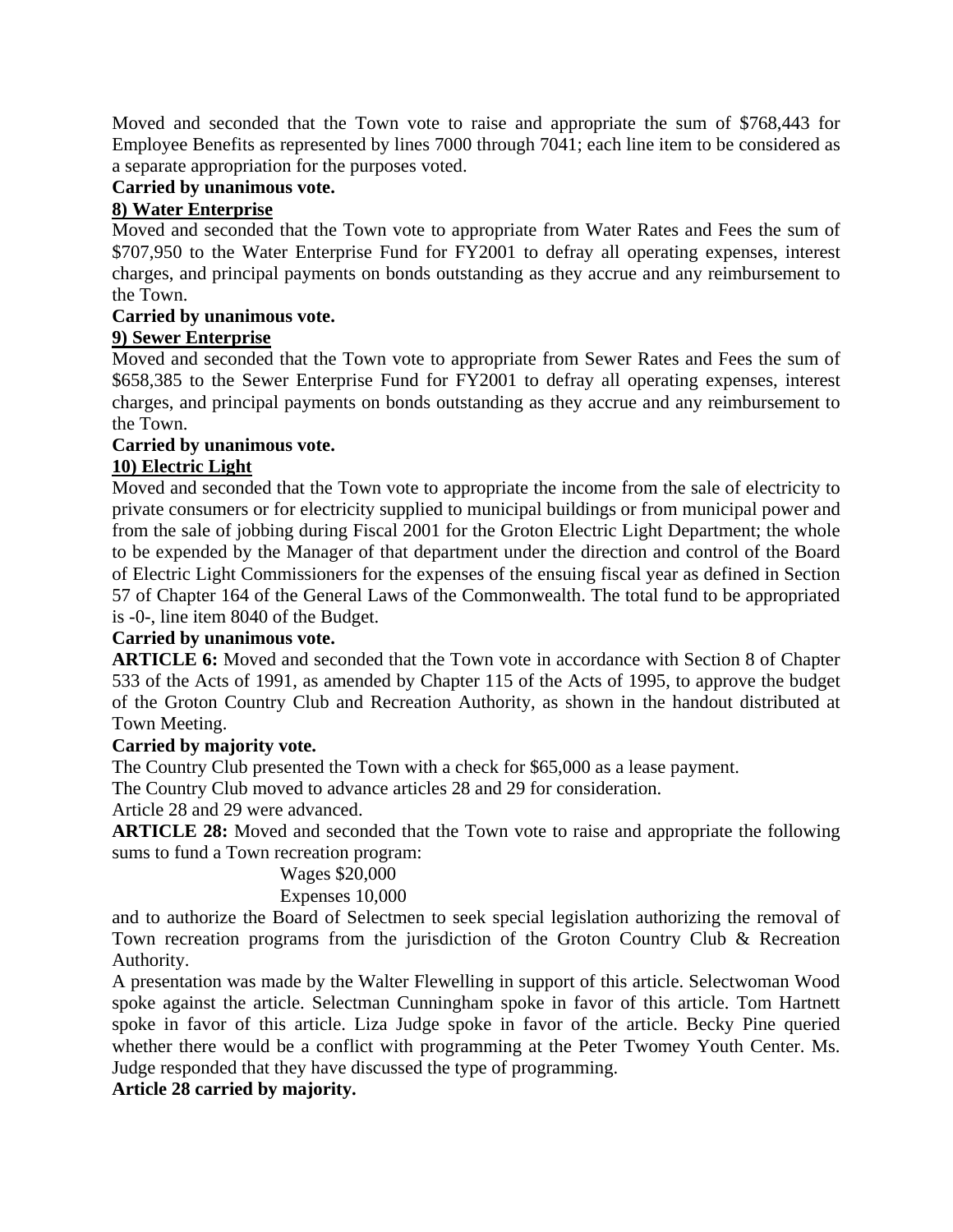**ARTICLE 29:** Moved and seconded that the Town vote to amend the Code of the Town of Groton Chapter 65 Recreation Commission, Section 1 Establishment; membership, as follows; By deleting the word "seven (7)"in the first and second sentence and inserting in its place "three (3)".

#### **Article 29 carried by unanimous vote.**

**ARTICLE 7, 8 & 9:** Moved and seconded that the 2000 Annual Town Meeting advance for consideration articles 7, 8, and 9 and that the meeting take affirmative action on said articles without debate, provided however that if two voters, prior to the taking of the vote, request the right to debate a specific article, then said article shall be removed from this motion and acted upon in the ordinary course of business; and I furthermore move that the town vote to raise and appropriate the following amounts for the purposes stated in said articles:

Article 7--\$200,000 to the Conservation Fund

Article 8--\$33,500 for engineering and construction costs for repair of Sargisson Beach

Article 9--\$4,000 to create a viewshed on Town owed property (Shattuck land) Assessors

Map 232 Parcel 56

Harlan Fitch requested to debate the 3 articles being combined and would like to have the ability to vote on each article by itself. Hugh McLauglin concurred. It was then decided that the three articles would be considered at the same time but that each article would still be debated or discussed individually.

Selectmen and Fincom and Growth Management Advisory Committee voted to support Article 7 unanimously. Brooks Lyman commented that open space would need to be purchased only by taxation.

Article 8: Selectman, Fincom, Conscom all supported this article. Hugh McLaughlin shared concerns that this might be a long-term commitment. Peter Morrison and Michele Collette agreed that it was long overdue to put tax dollars toward this.

Article 9: The Selectmen and Fincom voted to support this article. Harlan Fitch questioned what the money would actually pay for? Selectwoman Wood stated that the viewshed would be partially subsidized by the cutting and selling of trees. Bob Lewis had concerns regarding possible abutter problems. Alan Hoch stated that he felt that in cutting the trees, we would be creating an erosion problem. Mr.Cunningham stated that the erosion problem would not exist because of the topography of the land. In addition, Dr. Lewis negotiated that the viewshed be restored when selling this land the town. Mr. Pine stated that this is a contractual obligation. David Carle spoke regarding shrub habitat and ecological issues and felt this was an unfortunate by-product of this contractual obligation. The Moderator spoke regarding the manner in which the contractual obligation came to be. He stated that it was intended to make the property even more beautiful.

Article 7 carried by majority.

Article 8 carried by majority.

Article 9 carried by majority.

**ARTICLE 10:** Moved and seconded that the Town vote to raise and appropriate \$10,000 for legal and surveying expenses to locate and document the borders of Jenkins Road as they are related to Parcels I-37, I-37A and I-37B as shown on the former Assessors' maps.

Ed McNierney spoke on behalf of the Trails Committee. This appropriation has been requested to settle a legal dispute regarding the boundaries of the Frederick's land.

Robert Gardner, Atty at Law, spoke in support of the Frederick's. Considerable discussion ensued resulting in most speakers speaking in favor of this article.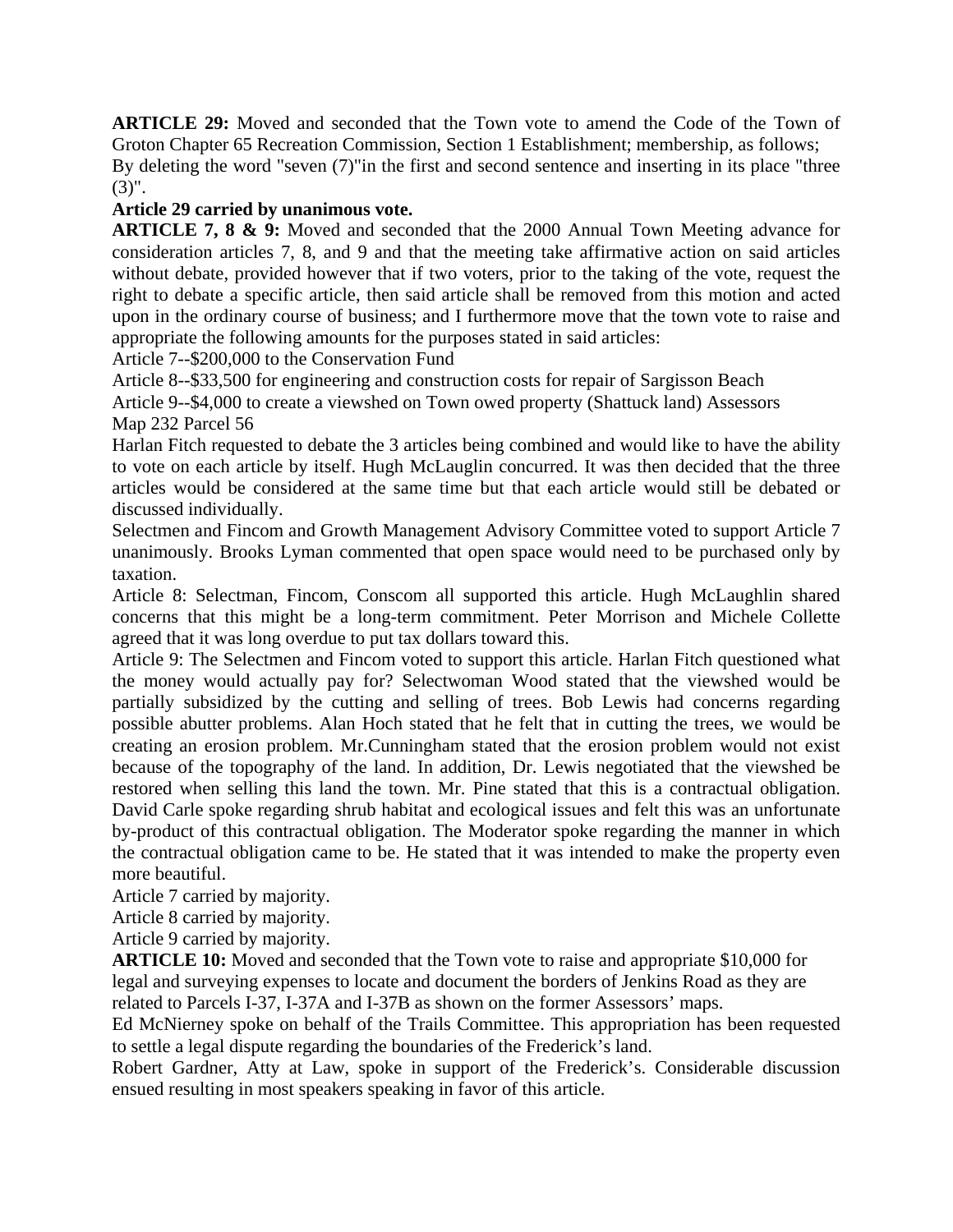**Article 10 carried by majority.**

The chair entertained a motion to adjourn until Monday, May  $1<sup>st</sup>$  at 7:30. **The motion to adjourn carried unanimously.**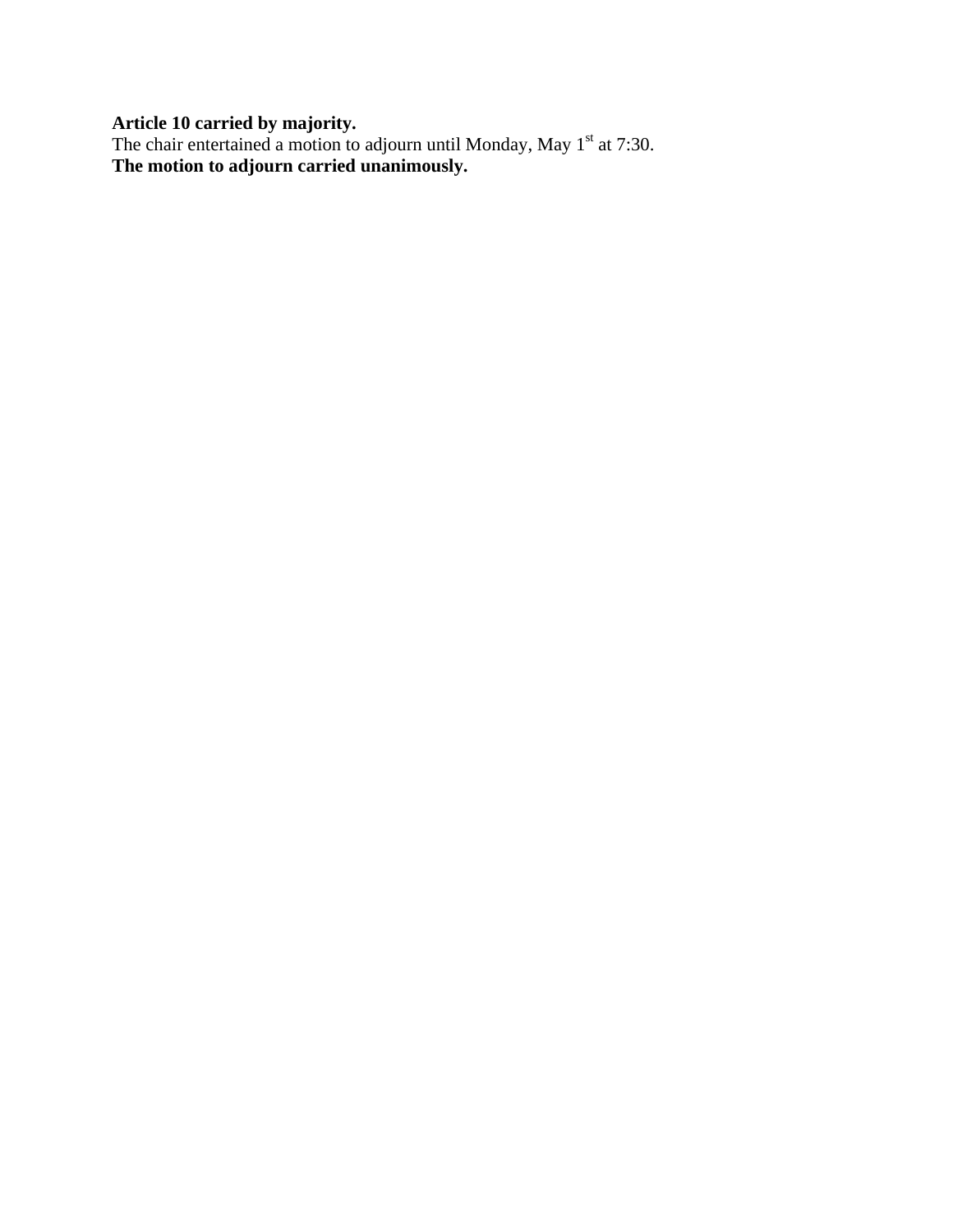#### **ADJOURNED SESSION OF THE ANNUAL TOWN MEETING May 1, 2000**

The adjourned session of the Annual Town Meeting was called to order by Moderator Robert Gosselin at 7:37pm. There was no quorum requirement. The Special Town Meeting will be called to order at 8pm. Bruce Clemens made an announcement regarding the removal of land from Chapt. 61. The land in question is the Throne. The total land will cost about 2.1 million for a total of approx 138 acres. Mr. Clemens wanted to make the public aware that this may come before the voters soon.

**ARTICLE 11:** Moved and seconded that the Town vote to raise and appropriate the sum of \$60,000 to repair the Squannacook River Dam at the W. Groton Mill Property on the Squannacook River.

Selectman and Fincom voted to support, Capital Planning voted to not support at this time. Mrs. Fucillo questioned whether or not we would always own the dam. Mr. Cunningham responded in the affirmative. Mrs. Whitney spoke in favor of keeping the dam in good repair in the event that we might want to generate electricity in the future from that site. Carol Canner questioned as to what would happen in a flooding instance. Mr. Cunningham responded that the gates that were there to generate water at the mill were not appropriate to control a flood.

#### **Article 11 carried unanimously.**

**ARTICLE 12:** Moved and seconded that the Town vote to raise and appropriate \$5,000 to purchase the property located on Route 225 adjacent to the West Groton Mill and shown on Assessors' Map 101 as Parcel 13, currently owned by Groton Land Holdings.

This would enable the area of West Groton Square which is now a parking lot, to become a park. The Selectmen support, Fincom Support (4-2). Growth Mgmt Advisory Committee voted to support unanimously.

Mr. Canner informed the voters that a grant has brought in \$29,000 to dredge the pond. He believes it will be a real enhancement to the Town. Jamie Greacen, chair of the Landfill capping committee spoke in support.

This requires a 2/3 vote.

## **Article 12 carried unanimously.**

**ARTICLE 13:** Moved and seconded that the Town vote to raise and appropriate \$31,000 to remove asbestos in two detached out buildings/sheds on the West Groton Mill property.

Selectmen, Fincom, Capital Planning voted to support.

## **Article 13 carried by majority.**

**ARTICLE 14:** Moved and seconded that the Town vote to raise and appropriate \$35,000 to remodel and enlarge the Fire Chief's office and Main Fire Station bathroom.

#### **The moderator recessed the ATM to open the Special Town Meeting.**

At 8:04 pm there were 181 voters present. The quorum requirement was 118. The STM was called to order and was immediately recessed to continue the ATM.

A presentation was made to show the condition of the building. The Fincom voted unanimously to support the renovation, the Selectmen voted to support, Capital Planning voted to support.

Mr. Miller questioned how long has it been in this condition. Mr. Rider stated that it was last remodeled in 1962. Mr. Patierno questioned whether it could be done for \$35,000.

## **Article 14 carried unanimously.**

The ATM was recessed.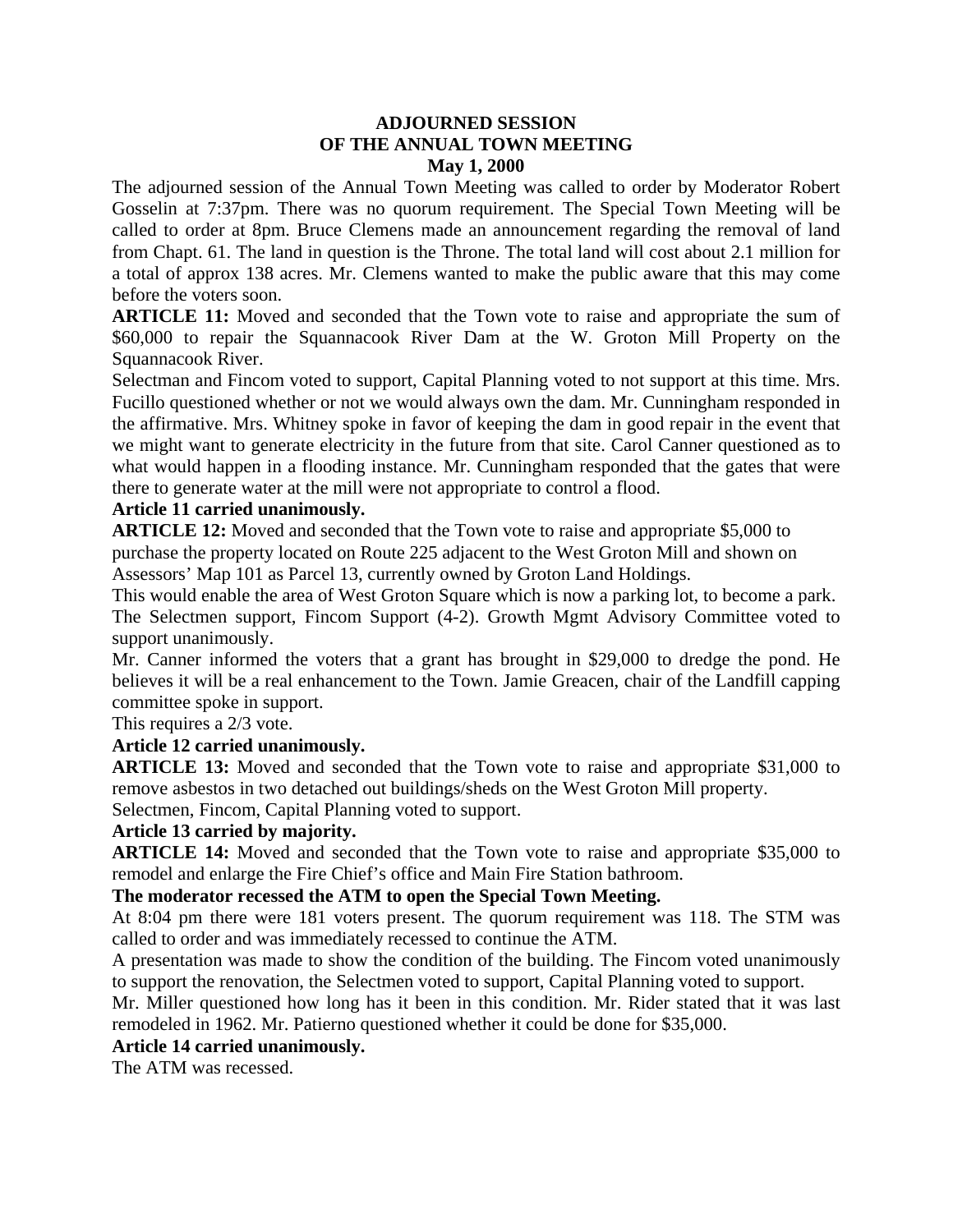The Special Town Meeting was reconvened. Motion made and seconded to waive the reading of the warrant. Carried unanimously.

The ATM was reconvened at 8:50pm

**ARTICLE 15, 16, 17 & 19:** Moved and seconded that the 2000 Annual Town Meeting advance for consideration articles 15, 16, 17, and19 and that the meeting take affirmative action on said articles without debate, provided however that if two voters, prior to the taking of the vote, request the right to debate a specific article, then said article shall be removed from this motion and acted upon in the ordinary course of business; and I furthermore move that the town vote to raise and appropriate the following amounts for the purposes stated in said articles: Consent agenda was not followed

Article 15--\$27,514 to purchase a mower for park and field maintenance

Tom Delaney spoke in support of this article. Fincom voted to support. Capital Planning voted to support.

#### **Article 15 carried unanimously.**

**Article 16**--\$30,000 to purchase a vehicle for the Fire Chief

The current vehicle (1994) has 87k miles and has engine problems.

Fincom, Selectman, voted to support. Capital Planning voted not to support.

#### **Article 16 carried unanimously.**

Article 17--\$65,000 to purchase a back hoe for the Highway Dept.

Selectman, Fincom and Capital Planning voted to support.

#### **Article 17 carried unanimously.**

Article 19--\$10,000 for the repair of sidewalks

Selectmen and Fincom voted to support. Capital Planning voted to support.

Becky Pine encouraged a sidewalk to the Post Office.

## **Article 19 carried unanimously.**

**ARTICLE 18:** Moved and seconded that the Town vote to raise and appropriate \$20,000 to purchase a dump truck/sander body for the Highway Department.

Moved and seconded that this article be indefinitely postponed.

## **Article 18 postponed indefinitely.**

**ARTICLE 20:** Moved and seconded that the Town vote to appropriate the sum of \$1,330,000 for the purpose of capping and closing the landfill, and for costs incidental and related thereto; and that to meet such appropriation, \$1,000,000 shall be transferred from the Stabilization Fund, and the Town Treasurer, with the approval of the Selectmen, is authorized to borrow the sum of \$330,000 at one time or from time to time, under and pursuant to Chapter 44, Section 8(24), of the General Laws, as amended and supplemented, or any other enabling authority, and to issue bonds or notes of the Town therefor.

DEP has required us to cap the Landfill. Jamie Greacen spoke to this issue as the chair of Landfill Capping addressed the steps the committee has taken to cap the landfill in an appropriate manner.

Fincom voted to support. Capital Planning voted to support.

Gary Hogland asked who the project manager would be. He wanted to be sure the landfill closing was done properly, with appropriate oversight. Jamie Greacen assured the voters there would be a project manager.

Pete Olsen questioned how much was in the stabilization fund. \$1.4 mil is currently in the fund. Rod Hersch spoke against it because he felt it was an effort to put a school on that site, and the town doesn't have a good track record regarding landfill capping. An amendment to Article 20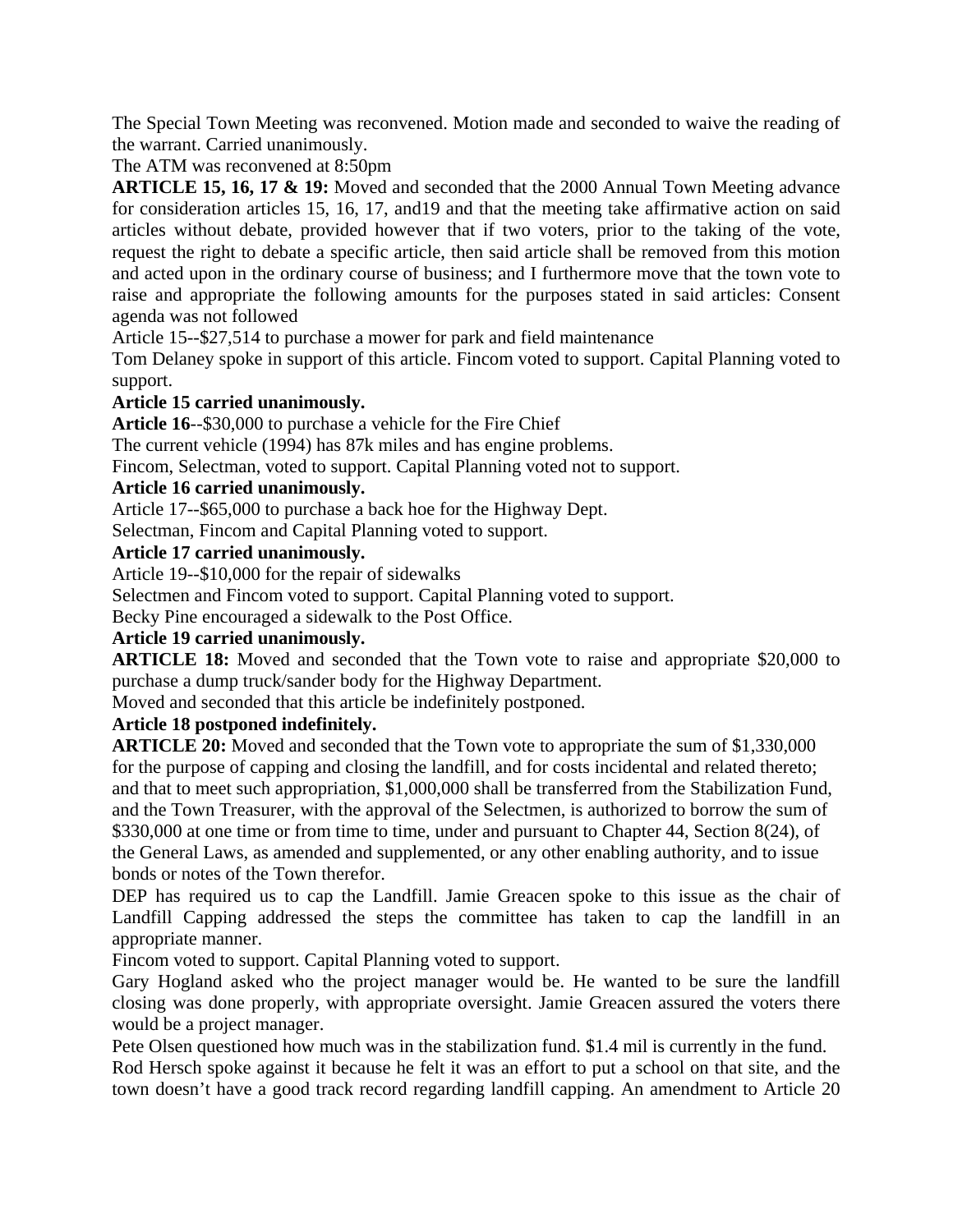was offered by Mr. Hersch as follows: before any additional town funds are spent on capping the landfill, the capping committee shall conduct an investigation to account for all previous funds that the town appropriated by town meeting and spent. A full and complete report shall be issued to the town at the next town meeting. If it is found that any of the funds were spent on any item not related to the capping of the landfill, then the commission shall seek all possible legal recourse, to include both civil and criminal actions, to recover those funds. Completion of this investigation, report and attempt at recourse shall precede any work on the landfill.

Town counsel stated the amendment was proper.

Mr. Greacen said that the possibility of a school site has no bearing on the Committee's decision. The DEP has informed the town that it must be done now or a consent order will be written up and penalties may be assessed.

Chris Long, wanted to know if the DEP would approve a non-conventional cap. Mr. Greacen said that it would have to be approved by the DEP whether conventional or not.

Arthur Blackman congratulated the committee for bringing this to the town at this time because the landfill base is in groundwater. He felt it should be done now before further contamination takes place. He doesn't believe it is important to support the amendment.

Jim Patierno wanted to know if there is an engineering plan in place. Mr. Greacen stated that the design work is almost done.

Mr. Miller supported the amendment.

Ann Walsh, Town Accountant, stated that everything that was spent on the landfill capping in the past was legal and aboveboard.

Mr. Cunningham stated that everything that has been done has worked to a certain degree. He asked voters to not support the amendment and to support the main motion.

The motion to amend will require a majority vote. The motion to amend was defeated.

#### **Article 20 carried unanimously.**

**ARTICLE 21:** Moved and seconded that the Town vote to raise and appropriate \$15,000 for the preliminary design of the restoration of Fitch's Bridge.

Historic Preservation, Safety and possible access to the Throne are all benefits to the Town. Fincom voted to not support (4-3). Capital Planning voted to support.

Brooks Lyman wanted to know if the bridge could be upgraded for use for emergency vehicular traffic. Mr. Chilcoat stated that the town would not be eligible for the Historic Restoration grant. Mike Brady spoke in favor based on safety concerns. Chief Rider also had concerns regarding safety issues. Barney Blood asked for support due the historic significance of this bridge.

#### **Article 21 carried by majority.**

**ARTICLE 22:** Moved and seconded that the Town vote to transfer the sum of \$34,700 from the Sewer Enterprise Fund Surplus to the Fiscal Year 2001 Sewer Enterprise Department Budget.

Fincom and Selectmen voted to support. Capital Planning took no position.

#### **Article 22 carried by majority.**

**ARTICLE 23:** Moved and seconded that the Town vote to transfer from Emergency Medical Services Receipts Reserved for Appropriation \$143,000 to purchase and equip a new ambulance. Selectmen and Fincom voted to support. There is offsetting revenue. Capital Planning voted to support.

#### **Article 23 carried unanimously.**

**ARTICLE 24:** Moved and seconded that the Town vote to transfer the sum of \$25,000 from Water Department Surplus to purchase restrictions over a parcel of land adjacent to Baddacook Pond shown as Assessors' Parcel K-52-O on the former Assessors' maps.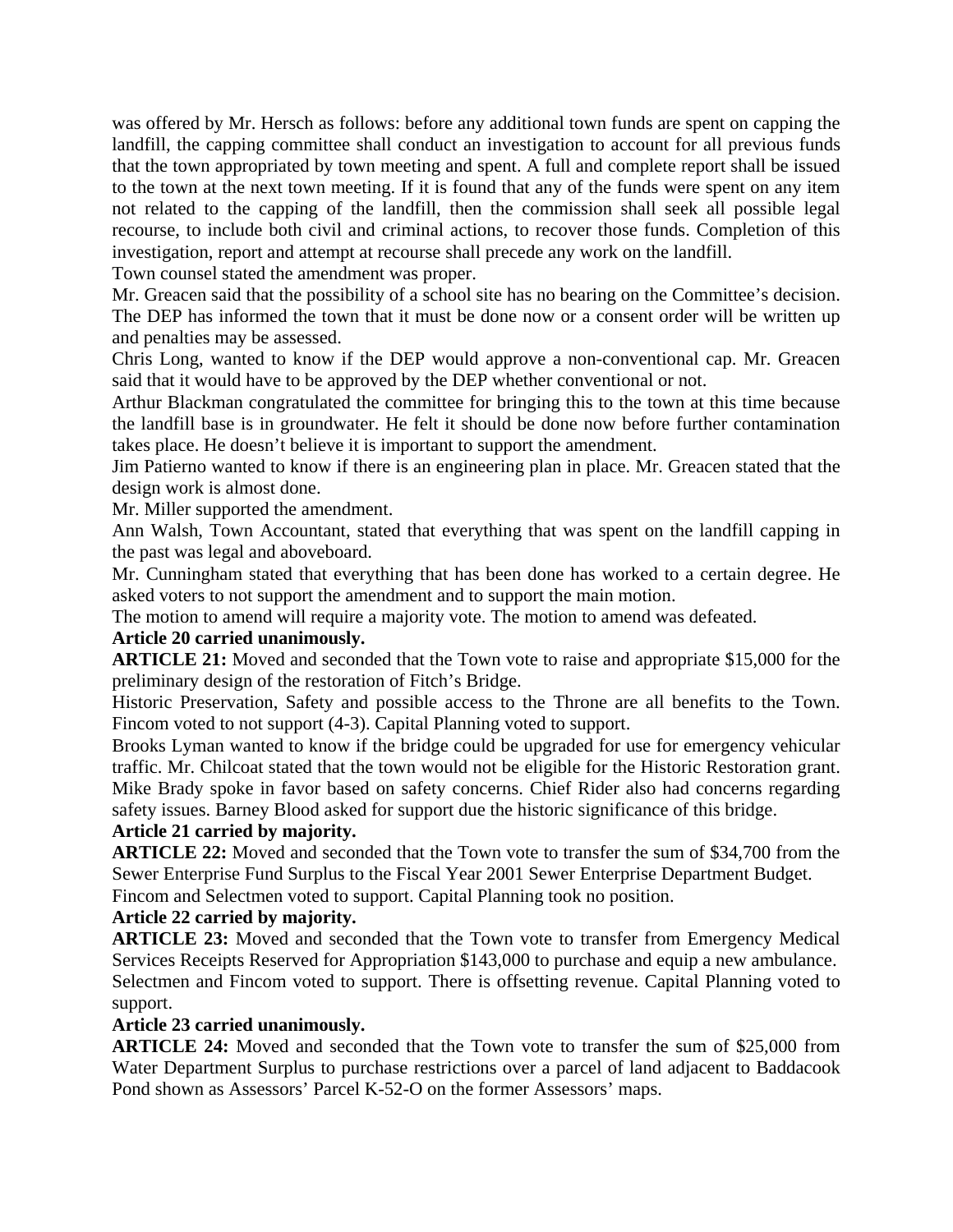Selectmen and Fincom voted to support.

#### **Article 24 carried unanimously.**

**ARTICLE 25:** Moved and seconded that the sum of \$900,000 be appropriated to be expended by the Electric Light Department for the purchase and installation of electric power transformers, switchgear, and control equipment to upgrade the present substation, and for costs incidental and related thereto, and to meet such appropriation, the Town Treasurer, with the approval of the Selectmen, is authorized to borrow the sum of \$900,000 at one time or from time to time, under and pursuant to Chapter 44, Section 8, of the General Laws, as amended and supplemented, or any other enabling authority, and to issue bonds or notes of the Town therefor.

Kevin Lindemer, Electric Light Commissioner, stated that the unit failed yesterday. He also stated that this would have no impact on the tax rate. The Fincom voted to support. Virginia Wood stated that she had not taken a position but that now she was in favor of it. Capital Planning voted to support (4-1).

## **Article 25 carried unanimously.**

**ARTICLE 26 & 27:** Moved and seconded that the 2000 Annual Town Meeting advance for consideration articles 26 and 27, and that the meeting take affirmative action on said articles without debate, provided however that if two voters, prior to the taking of the vote, request the right to debate a specific article, then said article shall be removed from this motion and acted upon in the ordinary course of business; and furthermore it was moved and seconded that the town vote to raise and appropriate the following amounts for the purposes stated in said articles:

#### **did not follow consent agenda.**

Article 26--\$24,000 to replace the library roof cap and repair the library skylight

The Selectmen and Fincom voted to support. Capital Planning voted to support (2-1-2)

#### **Article 26 carried unanimously.**

Article 27--\$60,000 to purchase and install a replacement computer system in the library. Selectmen and Fincom voted to support. Capital Planning voted to recommend a 30k expenditure. Valerie Jenkins stated that the 60k cost would include training, and maintenance. The in-house staff will be able to administer the system.

#### **Article 27 carried unanimously.**

**ARTICLE 30:** Moved and seconded that the Town vote to amend the Code of the Town of Groton Chapter 48 Personnel Section 12 Administrative Order No. 6: Classification and Wage/Salary Schedule by adding subsection A.(6) as follows:

When an employee works more than eight (8) hours of overtime immediately prior to coming on duty for a regular work day the employee will remain at the overtime rate,

even during a regular work day, until he/she gets an eight (8) hour relief period.

Moved and seconded that this article be indefinitely postponed.

#### **Article 30 is indefinitely postponed.**

**ARTICLE 31:** Moved and seconded that the Town vote to authorize the Board of Selectmen to expend the proceeds, in accordance with MGL Chapter 44 Section 53, in excess of \$20,000 of insurance funds received, or to be received, for repair of water damage at Town Hall.

#### **Article 31 carried unanimously.**

**ARTICLE 32:** Moved and seconded that the Town vote to amend Chapter 218, Zoning, of the Code of the Town of Groton, as printed in the Warrant

The Selectmen voted to support. The Planning Board voted to not support (4-2). Brooks Lyman felt that the Planning Board needs to redefine open space and bring it before the town. Betty Irelan felt that the 1963 bylaw's intent was to keep the land free of structures. Virginia Wood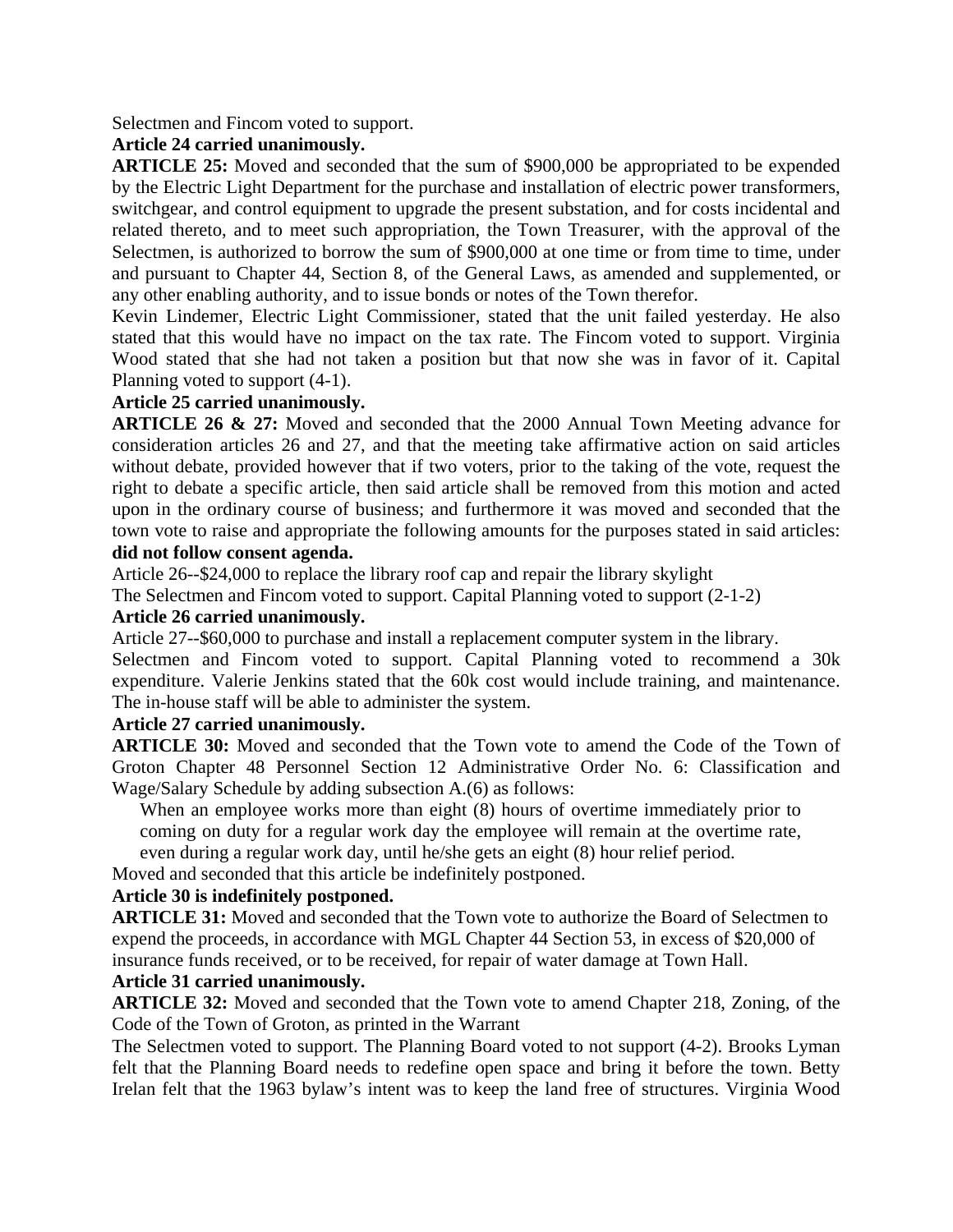spoke in favor because it opens up opportunities for townspeople. She also stated that Planning Board requires site plan review to address traffic/safety issues. Norman Garvin felt that it would create problems for the abutters. Barney Blood felt that we should reject this article in support of the Planning Board. Pat Roche spoke in favor of community building and felt that preventing any further structures would not support that concept. Becky Pine asked if this was just a zoning article. Ms. Wood replied yes and that the Planning Board would still have the final say. Ms. Pine was in favor of this article but that it might be better at the Town field. Mr. Clemens spoke in favor of listening to the voice of the abutters. Mr. McKinney spoke in favor of a bandstand but that this article may not be the way to do it. He felt that the planning board should create its own zoning amendment. Barney Blood Moved the question. The question was moved.

**The chair declares the article defeated for failure to reach a 2/3 majority.**

The chair entertained a motion to adjourn until Monday May 8, 2000. The motion was seconded. **The motion carried unanimously.**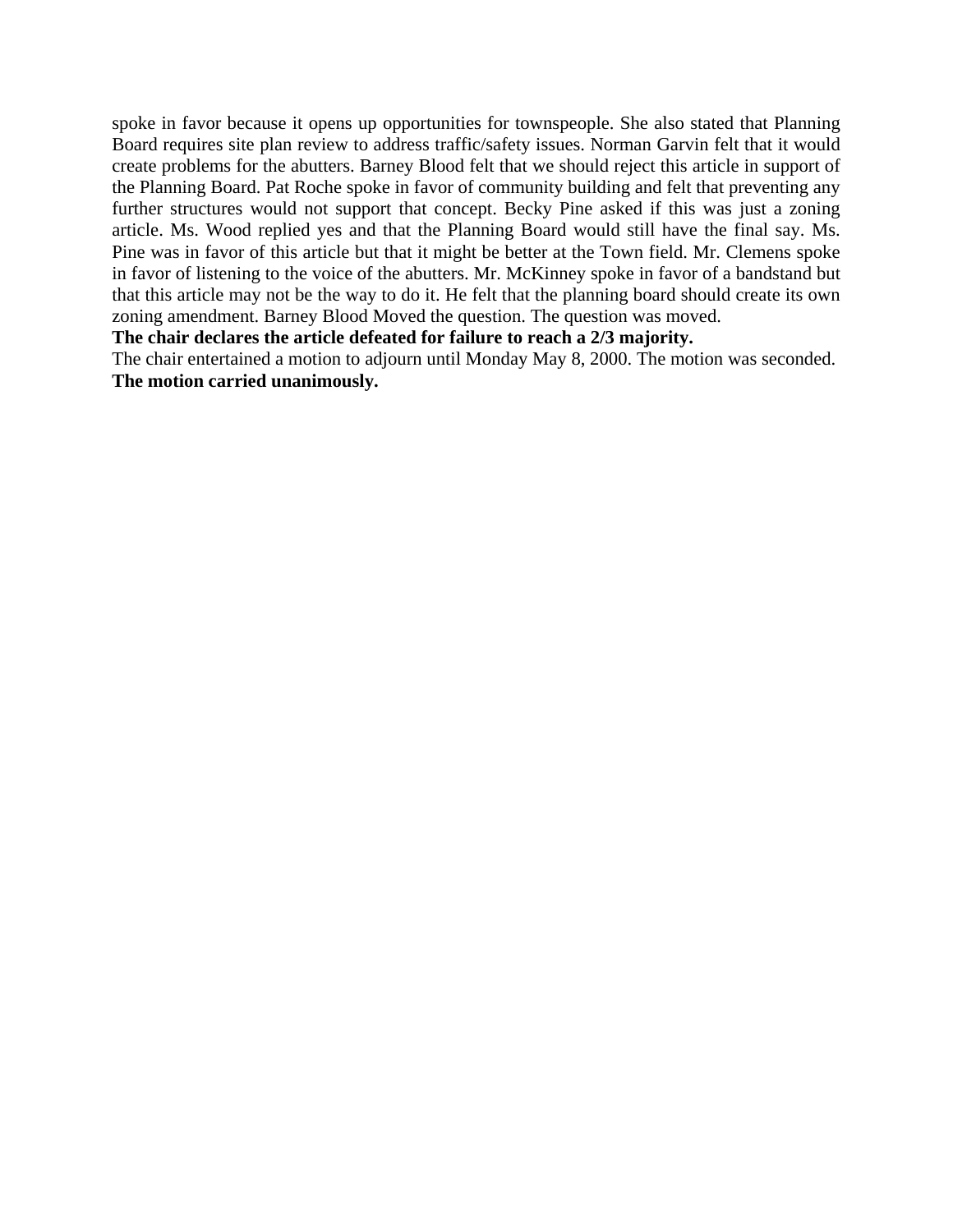The adjourned session of the annual Town Meeting was called to order at 7:40pm by Moderator Robert Gosselinon Monday May 8, 2000. Chris Long made an announcement regarding Biodiversity Day to be held June  $9-11^{th}$ .

**ARTICLE 33:** Moved and seconded that the Town vote to authorize the Board of Selectmen to accept an easement from GTP Development, L.L.C. for the purpose of widening Boston Road and/or the installation of a sidewalk, shown as "Proposed Easement 10' Wide and Parallel to the Sideline of Boston Road, for Future Widening and/or Sidewalk Installation" on a plan entitled "Plan of Easements in Groton, Massachusetts, Prepared for: G.T.P. Development, L.L.C." dated December 10, 1999 by Dillis and Mische, Inc." and on file with the Town Clerk.

Representative Robert Hargraves made an announcement regarding the funding of engineering plans in the State Budget.

#### **Article 33 carried unanimously.**

**ARTICLE 34:** Moved and seconded that the Town vote to amend Chapter 84 of the Code of the Town of Groton as follows:

Deleting the title "Town Property, Sale of" and inserting in its place "Town Property, Sale or Acquisition of"

And by adding the following :

Article III Gifts and Easements

84-3 Acceptance of gifts of land and easements.

The Board of Selectmen is authorized to accept gifts of land of less than 40,000 sq. ft. and easements of less than 40,000 sq. ft. on behalf of the Town without a Town Meeting vote provided no appropriation of funds is necessary for the acquisition. The Board of Selectmen is also authorized to grant, on behalf of the Town, nonexclusive easements over or in property which the Board of Assessors has determined to be less than 40,000 square feet in size without a Town Meeting vote.

The Selectman voted to support. The Fincom voted to not support.

Arthur Blackman felt the town should not give away the authority to accept land. Mr. Miller moved the question. The motion to move failed.

#### **Article 34 is defeated.**

**ARTICLE 35:** Moved and seconded that the Town vote to amend Chapter 218, Zoning, of the Code of the Town of Groton, §218-28 Development Rate Limitation, in accordance with the Planning Board's "Report on Growth" as required in §218-28D Periodic Review recommending that §218-28 be retained and amended as printed in the Warrant. (As follows)

By striking out the first sentence of § 218-28A(2) Small Development which reads as follows: *"Permit issuance will result in not more than twelve (12) new dwelling units having been authorized within that subdivision or contiguous parcels which have been in the same ownership at any time subsequent to May 1, 1980, within the previous twenty-four (24) months, except that up to six (6) additional dwelling units per year may be authorized on lots established under the provisions of § 218-26G, Transfers.* 

And inserting in its place the following sentence:

"Permit issuance will result in not more than ten (10) new dwelling units having been authorized within 1) that subdivision or 2) contiguous parcels which have been in the same ownership at any time subsequent to May 1, 1980 or 3) an area of development for which access is provided by a common road network approved by the Planning Board under the Subdivision Control Law after April 24, 2000, within the previous twenty-four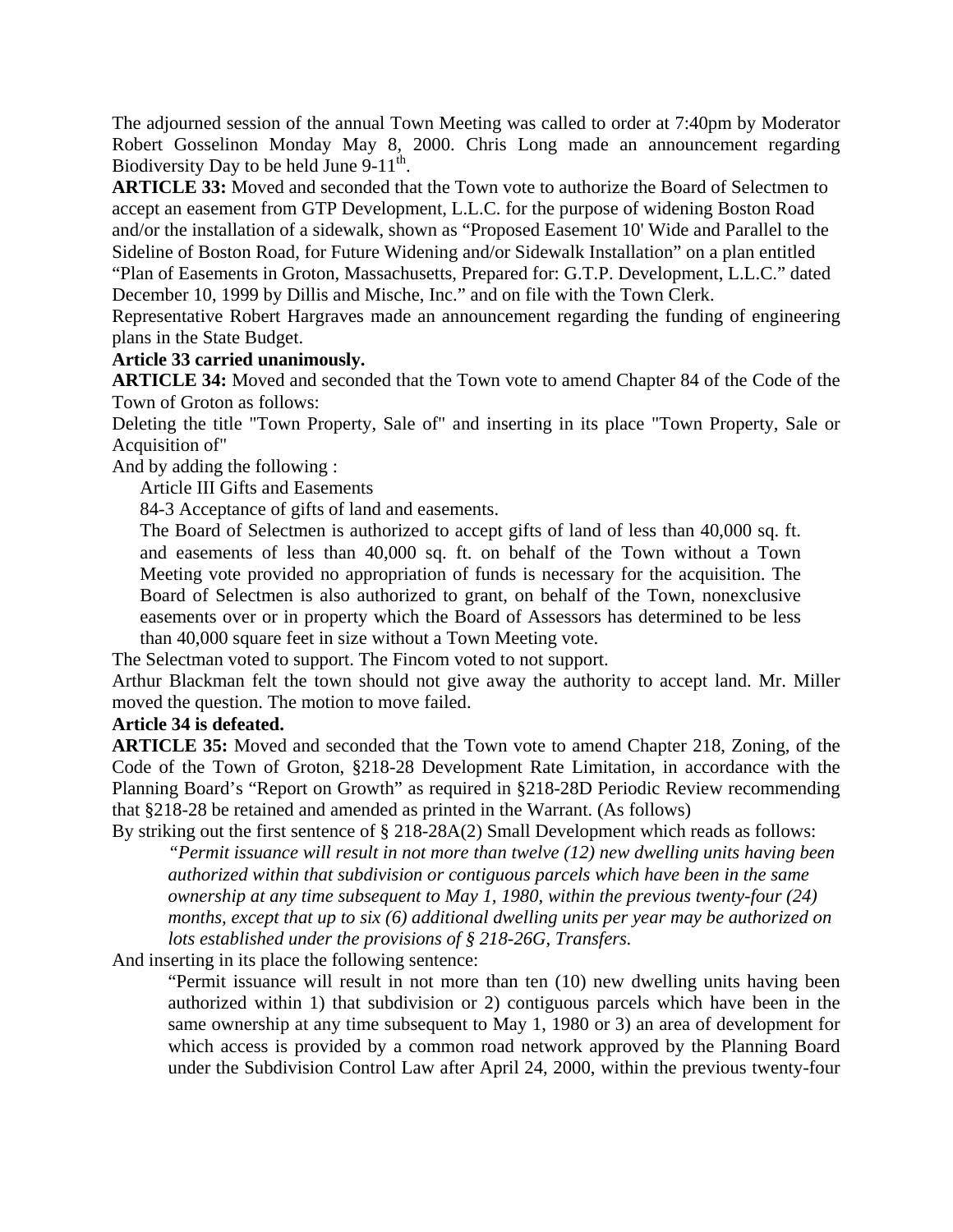(24) months, except that up to six (6) additional dwelling units per year may be authorized on lots established under the provisions of § 218-26G, Transfers.

Planning Board Chair Carolyn Perkins gave a brief presentation regarding the Growth Management and the Master Plan. Of 351 communities we are 32<sup>nd</sup> in growth. Edna White queried if this amendment passed, would it be the final amendment offered by the Planning Board to limit Development. Ms. Perkins responded that there is no limit on the number of amendments that can be offered and that this was a temporary measure until the Master Plan was finished.

Article 35 carried by a 2/3 majority as declared by the chair. No one challenged the ruling of the chair. The decision stands.

#### **Article 35 carried by a 2/3 vote.**

**ARTICLE 36:** Moved and seconded that the Town vote to amend Chapter 218, Zoning, of the Code of the Town of Groton, §218-26 Open Space Residential Development, as printed in the Warrant. (As follows)

By adding the phrase "equal to one and one half (1.5) times the fair-market value of the applicable number of such lots" immediately following "In lieu of providing the affordable lots, the applicant may negotiate an agreed upon payment..." in  $\S 218-26F(1)(f)$  Affordable housing requirements.

And by adding the phrase "equal to one and one half (1.5) times the fair-market value of the applicable number of such units" immediately following "In lieu of providing the affordable units, the applicant may negotiate an agreed upon payment..." in  $\S$  218-26F(2(f) Affordable housing requirements.

Arthur Blackman spoke about the need for affordable housing and how this would circumvent the requirements for affordable housing.

Growth Management voted to support. Fincom voted to not support.

## **Article 36 carried unanimously.**

**ARTICLE 37:** Moved and seconded that the Town vote to amend Chapter 198, Soil Erosion and Sediment Control, by adding new provisions to limit land clearing and removal of vegetation as described in the text entitled, "Proposed Amendment to Chapter 198," a copy of which is on file in the Office of the Town Clerk. (As follows)

# **PROPOSED AMENDMENT TO CHAPTER 198 SOIL EROSION AND SEDIMENT CONTROL**

*(Chapter 198 was adopted at the Town Meeting on October 26, 1998; the proposed amendments are shown in bold italics)*

#### **§ 198-1 PURPOSE**

The purpose of this Chapter is to eliminate or reduce the harmful impacts of soil erosion and sedimentation on the public health, safety, and welfare, and the environment by prohibiting increase in sediment-laden runoff from land-disturbing activities and wind blown dust, and by prohibiting erosion along bodies of water, *and by regulating clearing activities to preserve existing trees and vegetation.* This Chapter regulates activities with potential for such impacts by regulating soil erosion and sedimentation activities and providing for land disturbance permits. For activities above the thresholds of jurisdiction under this Chapter, either a full or limited land disturbance permit is required, and compliance with permit conditions. By implementing the controls in permit conditions and in this Chapter, and in regulations promulgated pursuant to this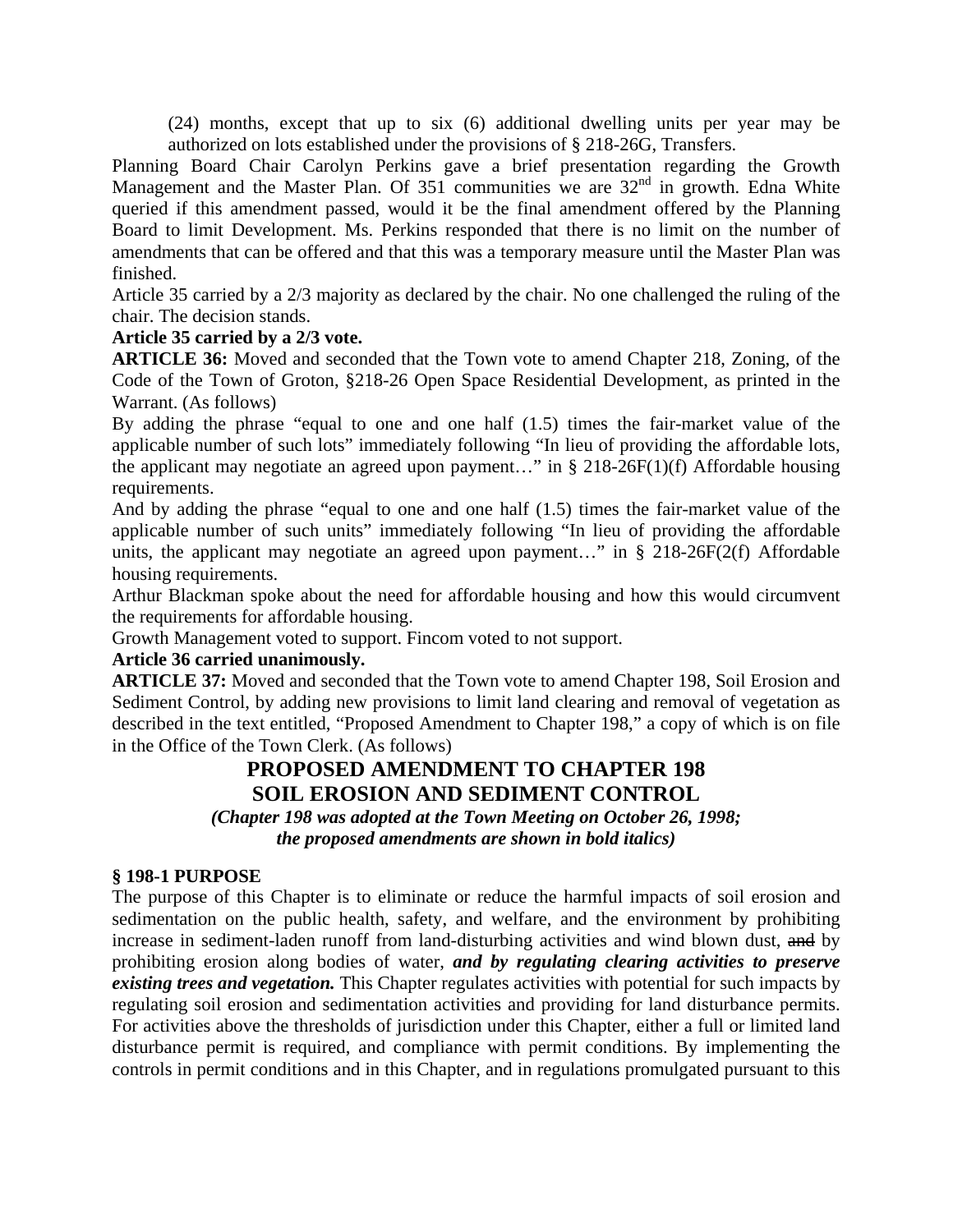Chapter, erosion and sediment shall be controlled so as to protect water quality, flood storage, stream flow, wildlife habitat, aquatic resources, abutting properties, and public health and safety.

#### **§ 198-2 JURISDICTION**

The Earth Removal Advisory Committee (the Committee), as established under the Code of the Town of Groton, § 134-12, shall have authority to promulgate rules and regulations to implement this Chapter, to review permit applications, to perform monitoring and inspections, to grant or deny permits, and to enforce the provisions of this Chapter, and to take any other actions reasonable and appropriate to implement this Chapter. No person shall excavate, cut, grade, or perform any land-disturbing activity as described in § 198-11 or 198-12 without first applying for and receiving an approved full or limited land disturbance permit from the Committee in accordance with this Chapter. The Conservation District may provide technical services to the Committee in the review of plans or any other matter under this Chapter.

## **§ 198-3 AGRICULTURAL, FORESTRY** *AND OTHER* **EXEMPTIONS**

- 1. The provisions of the Chapter shall not apply to work performed for normal maintenance or improvement of land in agricultural or forestry use.
- *2.The provisions of the Chapter shall not apply to the removal of hazardous trees as defined in § 198-21 below.*
- *3. The provisions of the Chapter shall not apply to routine maintenance of vegetation and removal of dead or diseased limbs or trees necessary to maintain the health of cultivated plants, to control noxious weeds or vines in accordance with a Department of Environmental Management (DEM) approved Forest Management Plan, or to remedy a potential fire or health hazard or threat to public safety.*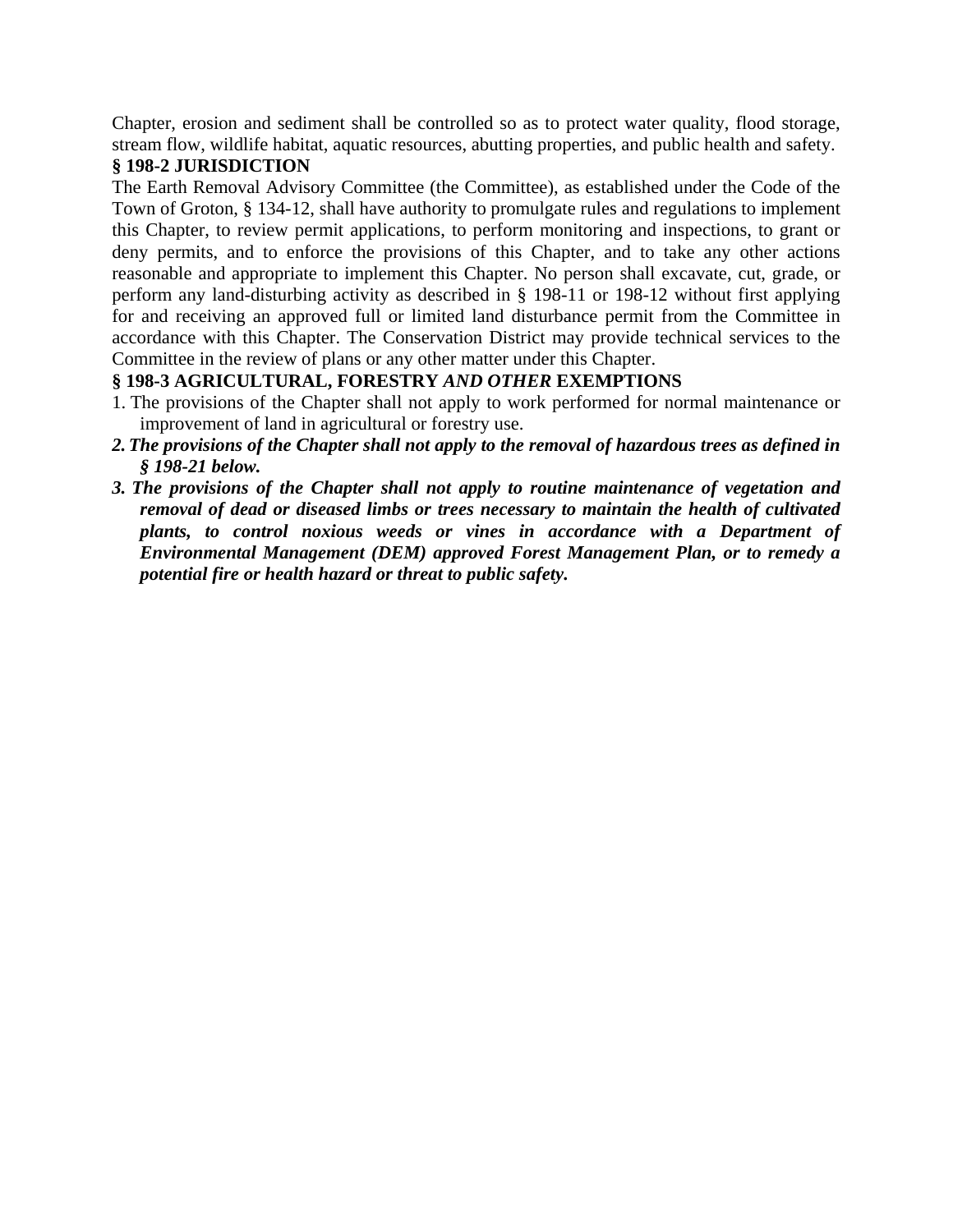#### **§ 198-4 APPLICATION PROCEDURES**

Where a full or limited land disturbance permit, as described in § 198-11 and 198-12 of this Chapter, is required, a written application shall be submitted to the Committee. The application shall be signed by the owner of the property on which the proposed activity is to be conducted. In addition, the applicant, if the applicant is not the owner, shall sign the application. If the owner or applicant is an entity which is not a natural person, the chief executive officer or other officer or agent with legal authority to bind the entity shall sign the application. All applications and supporting plans and other documentation shall be filed with the Committee in duplicate by certified mail or hand delivered to the Committee at the Town Hall, or other address as may be designated by the Committee. Upon receipt, the application shall be marked with the date and time received and a file number shall be assigned.

## **§ 198-5 COORDINATION WITH OTHER BOARDS**

Any person filing a permit application with the Committee shall submit a copy thereof at the same time, by certified mail or hand delivery, to the Board of Selectmen, Planning Board, Board of Appeals, Board of Health, and the Building Inspector at the Town Hall or other address designated by the Committee, and Conservation District which is located at 319 Littleton Road, Westford, Massachusetts 01886. The person filing such application shall at the same time submit to the Committee a written notice that these copies have been submitted to these other agencies. The Committee shall not take final action on an application until such boards and officials, or their designee, have had fourteen (14) calendar days from their receipt to submit written comments, if any, to the Committee. Upon request of the applicant to the Earth Removal Inspector, the applicant shall be provided with a copy of such written comments, if any, and shall be permitted to respond to them prior to final action by the Committee.

## **§ 198-6 COMPLIANCE AND EMERGENCY AUTHORIZATION**

No land-disturbing activity shall take place, unless exempt by the terms of this Chapter, without compliance with a land disturbance permit issued by the Committee, with the plans approved by that permit, and with any rules and regulations promulgated by the Committee. In addition, any land-disturbing activity shall comply with all federal, state and local statutes, regulations, and bylaws and shall obtain and comply with any other necessary permits, licenses, or other approvals.

In the event that the Earth Removal Inspector determines, after an inspection, that an emergency situation exists with respect to soil erosion or sedimentation control under this Chapter and that the procedures set forth in §§ 198-11 and 198-12 cannot be complied with without substantially endangering the public health, safety, welfare or the environment, the Earth Removal Inspector shall take whatever action may be appropriate consistent with the purposes of this Chapter. Such action may include authorization of such land disturbing activity as the Inspector deems prudent to stabilize disturbed or eroding land or other action which the Inspector deems necessary to protect the public health, safety, welfare or the environment. If such emergency action is taken, the Committee shall review said emergency action at its next meeting and may take whatever action it deems necessary under this Chapter, including issuing an order that a land disturbance permit application be filed or an enforcement or violation order be issued under § 198-18 or 198- 19 of this Chapter.

#### **§ 198-7 MODIFICATION OF PLANS**

Any change, in or alteration of, a land-disturbing activity authorized in a land disturbance permit or the plans submitted therewith shall be submitted to the Committee before any change or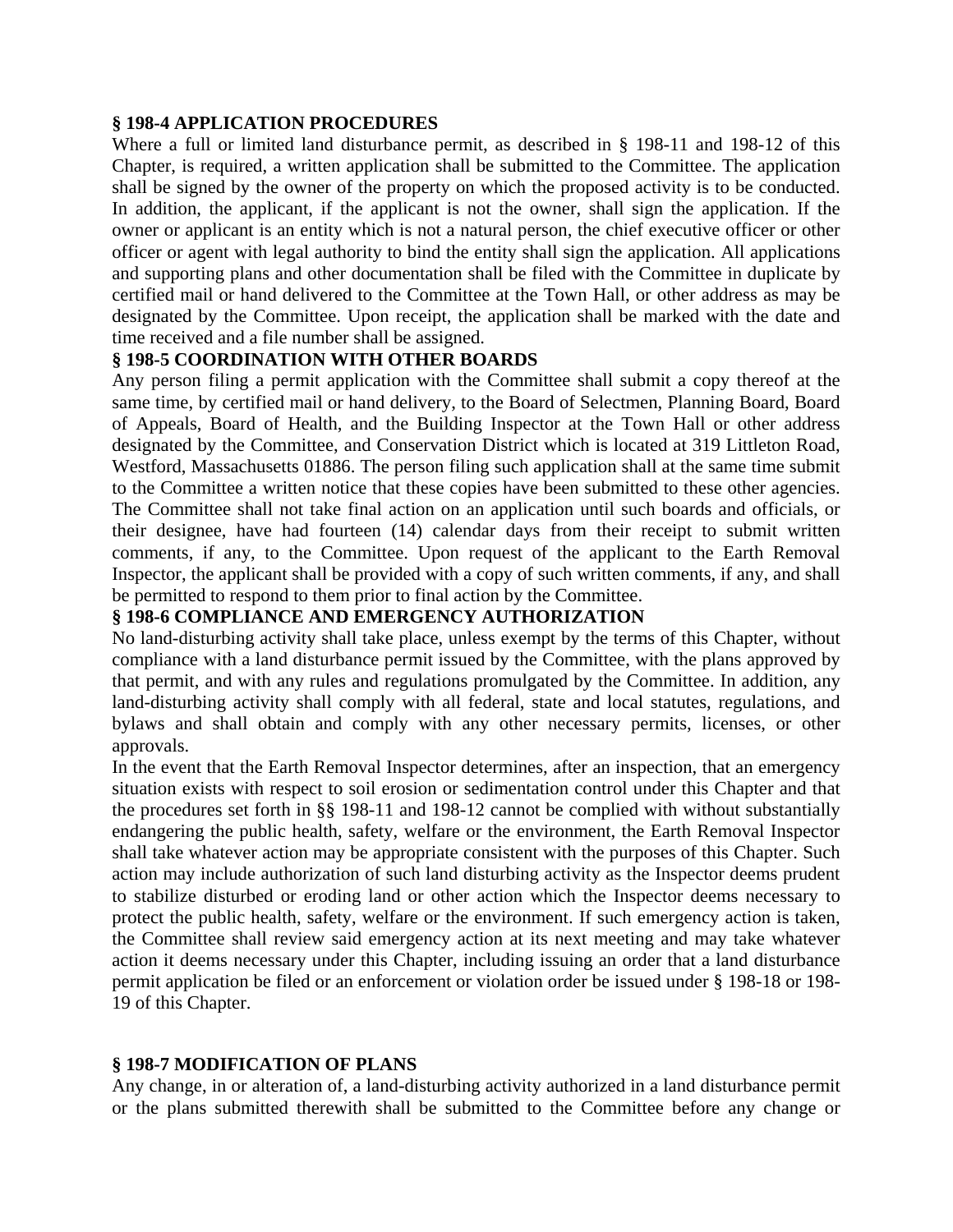alteration in the activity occurs. If the Committee determines that the change or alteration is substantial, the Committee may require that an amended application be filed. If any change or alteration from the land disturbing activity approved in the original permit occurs during any land disturbing activities, the Committee may require the installation of interim erosion and sedimentation control measured before approving the change or alteration.

## **§ 198-8 FEES**

The Committee by regulation shall promulgate an application fee schedule for full and limited land-disturbance applications and compliance certificates. The fee schedule shall be reasonably related to the costs of processing, reviewing and acting upon the application. The fee specified in such a fee schedule shall be made payable to the Town of Groton and shall accompany the permit application or request for certificate of compliance. The Committee may require an additional fee for review of any change in or alteration from an approved permit.

Said fee shall be paid into a special account set up by the Town Treasurer and may be expended by the Committee for the purpose allocated without further appropriation in accordance with the provisions of General Laws, Chapter 44, § 53E½.

## **§ 198-9 BOND**

The Committee may require that the applicant post a performance bond payable to the Town, as a condition of a permit, in form and content approved by the Town Treasurer before construction may commence. This bond shall ensure that the installation and maintenance of soil erosion and sediment control procedures are completed as approved by the Committee, within a time specified in the permit. Performance bonds shall not be required for applications submitted by Town departments.

If satisfactory to the Committee, the applicant may substitute a certificate of guarantee or cash bond payable to the Town in lieu of a performance bond. Any performance bond or certificate of guarantee shall be executed and maintained by a financial institution, surety, or guaranty company qualified to do business in the Commonwealth.

## **§ 198-10 CERTIFICATION**

At the time of application, the applicant shall certify in writing the name of the person who is responsible for erosion and sedimentation control for the land-disturbing activity which is the subject of the application. Said person shall ensure that said activity takes place in accordance with the application, plan and permit conditions.

## **§ 198-11 FULL LAND DISTURBANCE PERMIT**

The following land-disturbing activities shall require a full land disturbance permit:

- A. Excavating**,** grading, or other activity disturbing an area of more than 40,000 square feet or a volume of earth resulting in a total quantity of 1000 cubic yards; OR
- B. Land-disturbing activities resulting from construction as shown on a definitive subdivision plan. Permits are not required for definitive subdivisions approved prior to the effective date of this chapter unless an emergency situation exists as described in § 198-6.

The following information shall be submitted with any full land disturbance application: a plan adequately describing the proposed activity; the items specified below; and any additional information specified in regulations promulgated by the Committee. The applicant shall submit any additional information requested by the Committee or the Conservation District during review of the application.

Detailed engineering plans for proper soil erosion and sediment control shall be submitted including the following, at a minimum:

1. A locus map, legend, and north arrow;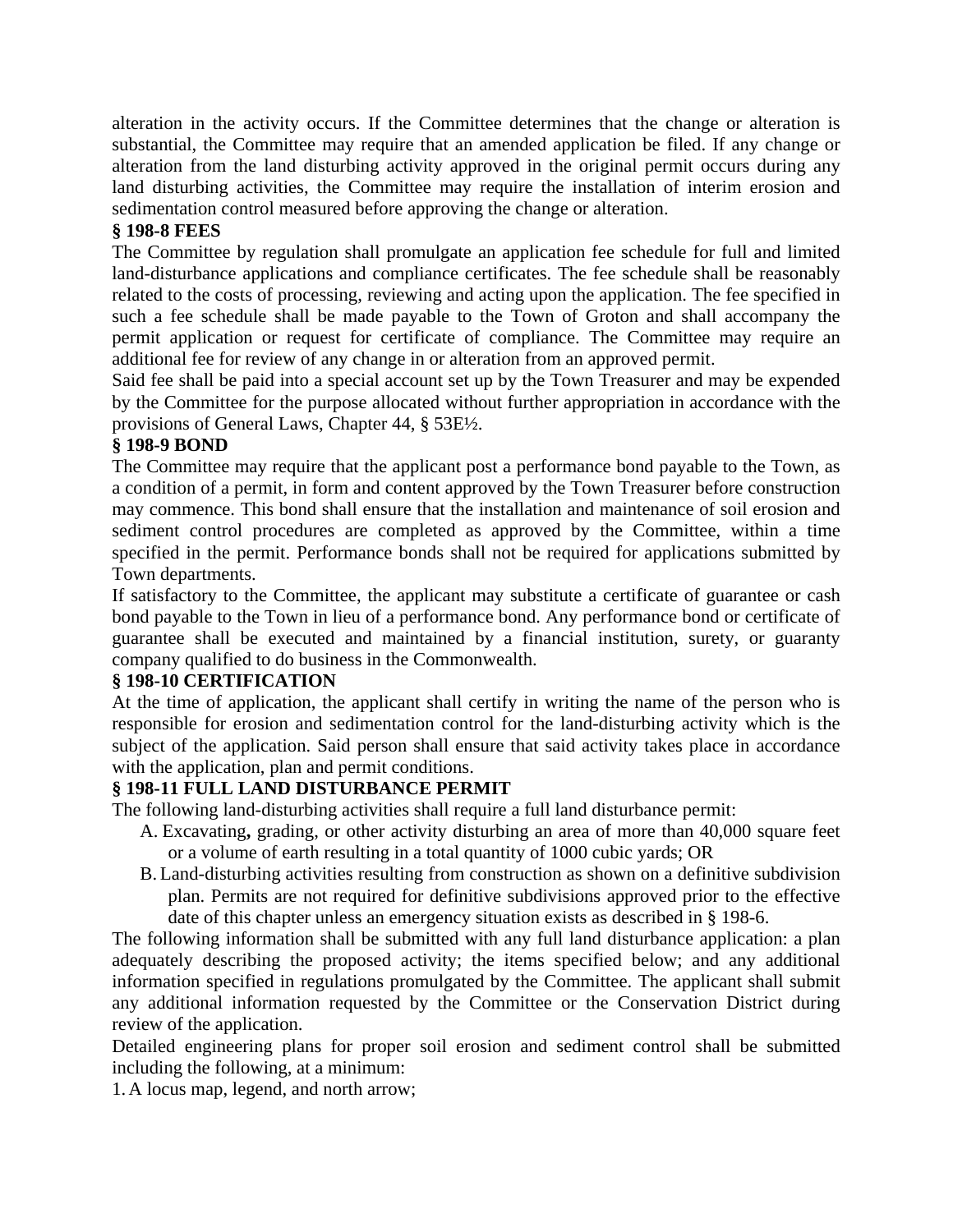- 2. A scale showing one inch equals forty feet;
- 3.Title blocks identified by project name or parcel;
- 4. Delineation of the total land area to be disturbed;
- 5.Boundary lines of lots and delineation of land area where activity is to be performed;
- 6.Contours showing existing and proposed elevations and/or contours at two foot intervals;
- 7. Symbols for sediment and erosion control practices including detail and elevation;
- 8.Existing and proposed roadways;
- 9. Delineation of wetland areas;
- 10. Delineation of the 100 year floodplain;
- 11. Street profiles showing proposed grades and elevations;
- 12. Proposed storm drainage systems;
- 13. All bodies of water, including streams, rivers, lakes and ponds, within 100 feet of the proposed activity;
- 14. A description of construction activities, in sequence, which specifies the expected date of soil stabilization and completion;
- 15.Temporary and permanent soil erosion and sediment control measures;
- 16.Temporary and permanent seeding and other vegetative controls.
- *17. Survey of existing vegetation including the following information:*
- *a) Major upland vegetation located on the site, including trees, shrub layer, ground cover and herbaceous vegetation.*
- *b) Location of all trees with a caliper twelve (12) inches or larger, noting specimen trees and forest communities.*

#### *c)Line clearly showing the limit of vegetation clearing and specimen trees to be saved.*

If any structural soil erosion and sediment control is deemed necessary in the judgement of the Committee, the detailed engineering plans shall include the following additional information:

- 1. Detailed location of any dam or basin;
- 2. Plan view of any dam or basin;
- 3. Spillway designs showing calculations and profiles;
- 4. Emergency spillway designs showing calculations, profiles, and cross-sections;
- 5. Runoff calculations for peak runoff during a 100 year storm;
- 6. Notes and construction specifications;
- 7. Type of sediment trap;
- 8. Drainage area to any sediment trap;
- 9. Volume of storage required;
- 10. Outlet length or pipe sizes;
- 11. Storage depth below outlet or clean-out elevation;
- 1 2. Embankment height and elevation;
- 13. A portable safety fence surrounding any basin or trap, not less than forty-two inches in height with openings not more than three inches in height, firmly anchored at spacing no greater than eight feet.

## **§ 198-12 LIMITED LAND DISTURBANCE PERMIT**

The following land-disturbing activities shall require a Limited Land Disturbance permit:

*A.Excavating, grading, or other activity which disturbs an area greater than 20,000 square feet but less than 40,000 square feet or a volume of earth greater than 500 cubic yards but less than 1000 cubic yards.*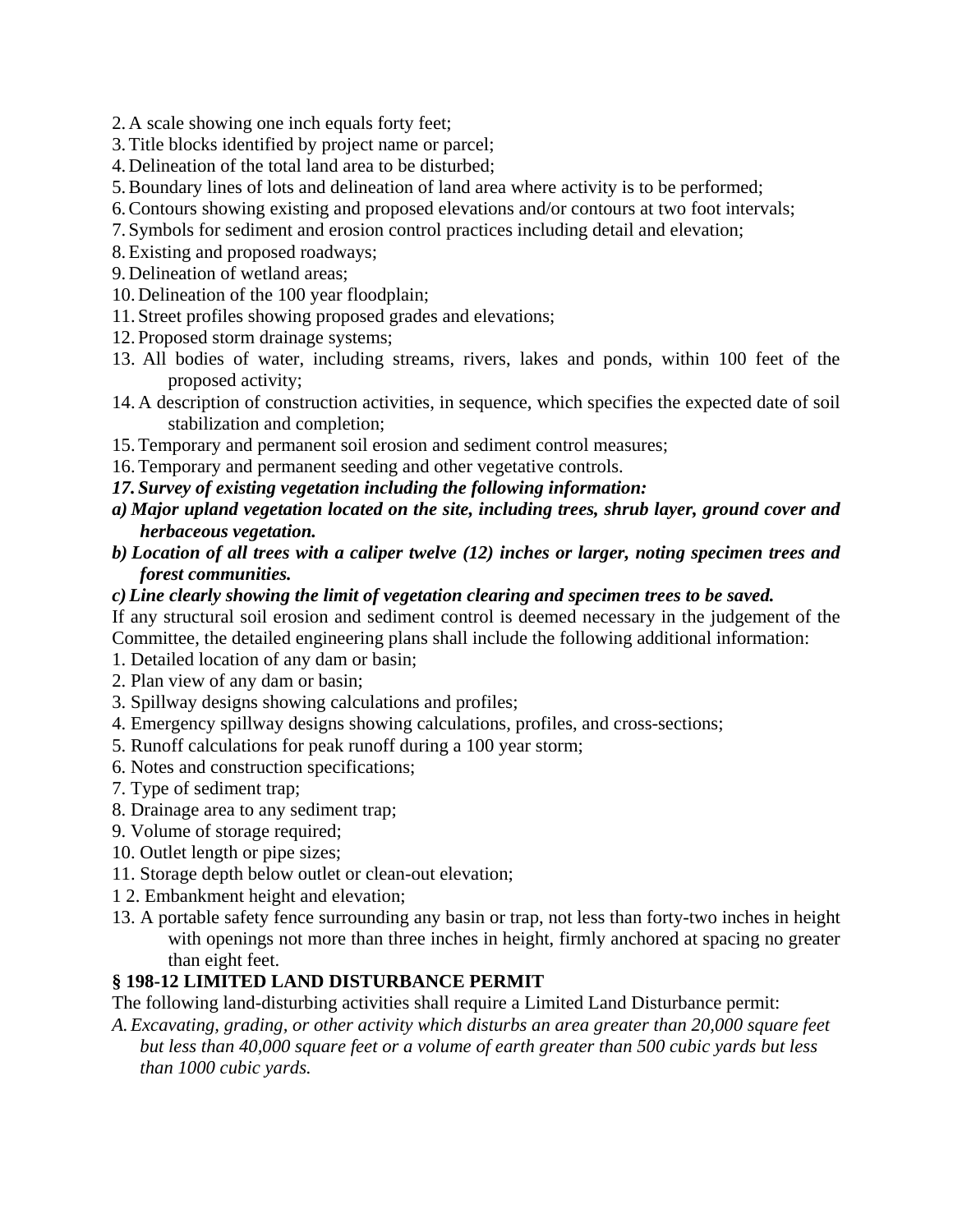*B.Activity disturbing an area of land greater than 5000 square feet if soil cut or filled exceeds four (4) feet in vertical depth at its deepest point as measured from the natural ground level.* 

An application for a Limited Land Disturbance Permit shall, at a minimum, include a sketch of the parcel or parcels on which the activity is to take place, drawn so as to include soil erosion and sediment control practices, roadways, waterways, building or buildings to be constructed, topography, and a stabilized construction entrance, *and limits of vegetation clearing*.

#### **§ 198-13 DECISION**

The Committee shall act on an application within thirty (30) calendar days of receipt of the application. The Committee may issue a Full Land Disturbance Permit or a Limited Land Disturbance permit if it finds the following:

A.The land disturbing activity is consistent with the purposes of this chapter,

B.The land disturbing activity does not cause or increase soil erosion and sediment, and

*C. The applicant has proposed adequate measures including retaining natural vegetation to control soil erosion and sedimentation that may result from the land-disturbing activity.*

If the permit is denied, the Committee shall specify its reasons in writing. The decision approving or denying the permit shall be mailed or hand delivered by the Committee to the applicant.

#### **§ 198-14 APPEAL**

The applicant or any person whose property is damaged or affected by the proposed land disturbance activity may appeal a final decision of the Committee on a land disturbance permit application. Any such appeal shall be in the nature of a petition for certiorari to the Superior Court for Middlesex County or other court of competent jurisdiction.

#### **§ 198-15 STABILIZATION**

In considering any land disturbance permit under this chapter, the Committee shall require that the applicant employ the following practices. (The "Massachusetts Erosion and Sediment Control Guidelines for Urban and Suburban Areas" prepared by the Department of Environmental Protection, dated March, 1997, may be used as a reference.)

- A. Vegetative stabilization measures shall be employed. All perimeter dikes and slopes, basin or trap embankments shall be stabilized with sod, seed, and anchored straw mulch within seven calendar days of disturbance. All other disturbed areas shall be stabilized to prevent erosion and sedimentation from reaching public or private ways, abutting properties, or wetland areas.
- B. Topsoil shall be stripped from disturbed areas and stockpiled in an approved area and stabilized with temporary vegetative cover or alternative erosion control measures if left for more than thirty calendar days. Perimeter sediment controls shall be installed around stockpiled topsoil.
- C. During the months of October through March, when seeding and sodding may be impractical, an anchored mulch or other stabilization methods may be required by the Committee.
- *D.In the design of the land disturbing activity, priority shall be given to retention of specimen trees, existing stands of trees, trees at the perimeter of the site, and contiguous vegetation with adjacent sites in order to prevent erosion and sedimentation onto abutting properties.*
- *E. The understory vegetation beneath the dripline of the preserved trees shall also be retained in an undisturbed state. During clearing and construction activities, all vegetation to be retained shall be surrounded by temporary protective fencing or other measures before clearing or grading occurs. The fencing shall be maintained until construction work is completed and the site is cleaned up. Barriers shall be large enough to encompass the*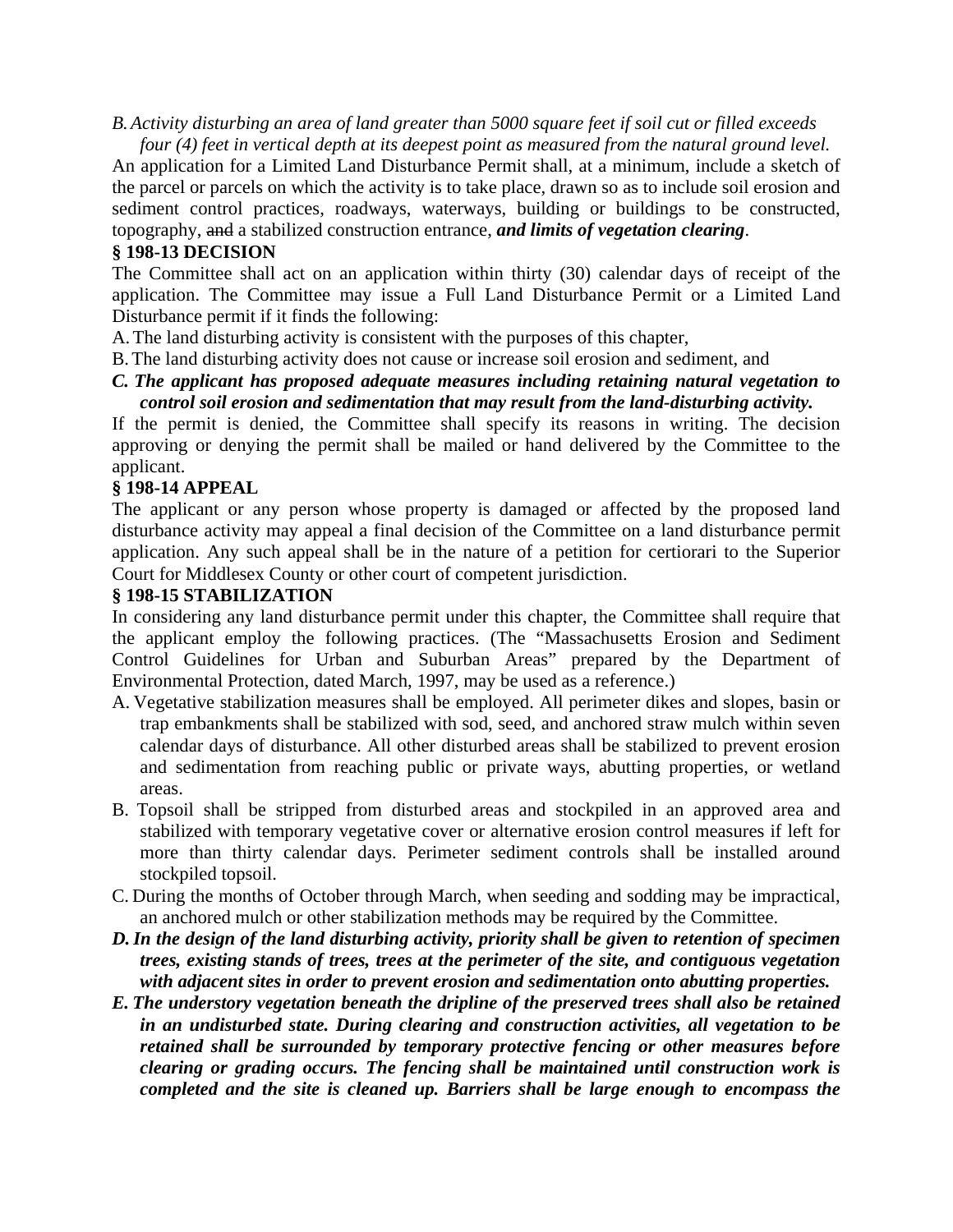*essential root zone of all vegetation to be protected. All vegetation within the protective fencing shall be retained in an undisturbed state.*

## **§ 198-16 EXTENSION**

A full or limited land-disturbance permit shall be valid for one year from the date the permit is issued. The Committee may grant extensions for additional time upon written request for renewal no later than 30 days prior to expiration of the permit.

## **§ 198-17 INSPECTION**

The Earth Removal Inspector in his/her discretion, may conduct an inspection at any stage of land disturbing activity to ensure compliance with the terms of this Chapter and any land disturbing permit. The Committee also may require the applicant to submit periodic reports at any stage of construction. Upon the completion of the land-disturbing activities allowed under a land disturbance permit, the applicant shall notify the committee and request an inspection.

## **§ 198-18 ENFORCEMENT**

The Committee, Earth Removal Inspector or other authorized agent of the Committee shall have the authority to enforce this Chapter. An enforcement order may require that any land-disturbing activity in violation of this Chapter be stopped and may include an order to remove equipment and perform site restoration. An applicant or owner may request a hearing before the Committee regarding an enforcement order. If the Committee determines that a violation has occurred, or that enforcement is required, it shall issue an order consistent with this Chapter. Within thirty (30) days thereafter the applicant or owner may appeal the decision of the Committee regarding enforcement by filing a petition in the nature of a petition for certiorari in the Middlesex Superior Court.

## **§ 198-19 VIOLATIONS/PENALTIES**

- A. Violations of this Chapter may be punished in the following manner as the Committee may elect:
	- 1. By filing an action seeking injunctive relief in the Middlesex Superior Court or other court of competent jurisdiction.
	- 2. By filing an application for a criminal complaint in the Ayer District Court or other court of competent jurisdiction.
	- 3. By non-criminal disposition under General Laws, c. 40, § 21D and the Code of the Town of Groton, Chapter 1, § 1-4, in which case the Earth Removal Inspector or other agent authorized by the Committee shall be the enforcing person.
- B. Any violation of this Chapter, any regulation promulgated hereunder, or any land disturbance permit shall be punishable by a fine of \$50 for the first violation, \$100 for the second violation, and \$300 for the third violation. Each day that a violation occurs shall be a separate violation. These penalties shall be applicable to both criminal and non-criminal enforcement as described above in § 198-19A.

## **§ 198-20 EDUCATION**

The Committee, within its available resources, should provide education programs on soil erosion and sediment control to the general public and persons regulated by this Chapter. The Committee shall provide guidelines and advice to ease the permit application process and foster acceptance of good erosion control practices.

#### **§ 198-21 DEFINITIONS**

ANCHORED MULCH: Mulch consisting of straw, wood chips, hydro-seed, emulsifier, and other appropriate materials, bound together by anchored pegs and twine.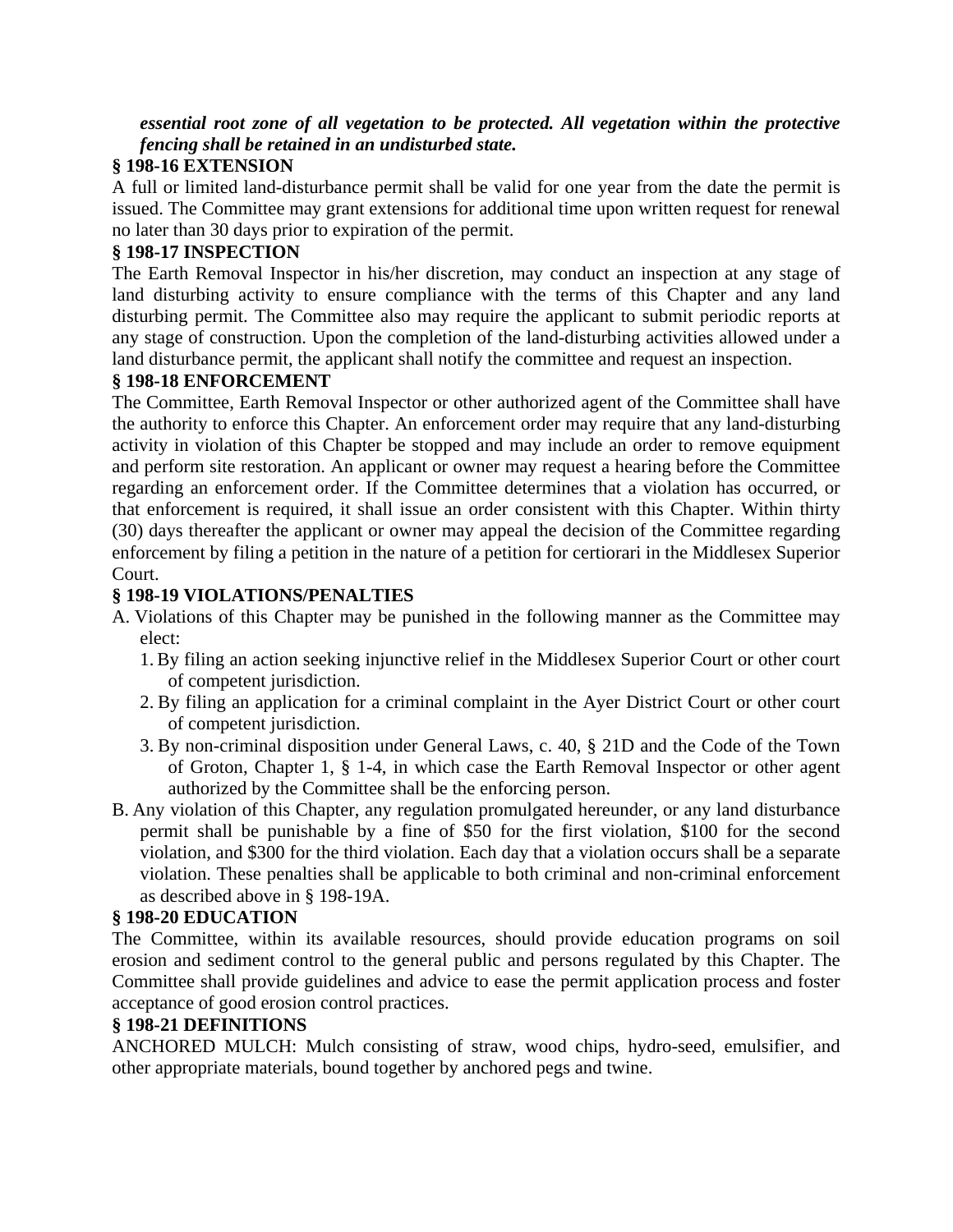APPLICANT: Any natural person, individual, partnership, corporation, trust, agency, department, political subdivision, or other legal entity requesting a soil erosion and sediment control permit for proposed land-disturbing activity.

*CALIPER (diameter in inches): American Association of Nurserymen standard for measurement of trunk size of nursery stock. Caliper of the trunk shall be measured at six (6) inches above the ground up to and including four (4) inch caliper trees, and twelve (12) inches above the ground for larger sizes.*

*CLEARING – Removal or causing to be removed, through either direct or indirect actions, trees, shrubs, or topsoil from a site, or any material change in the use or appearance of the land. Actions considered to be clearing include, but are not limited to: causing irreversible damage to roots or trunks; destroying the structural integrity of vegetation; or any filling , excavation, grading, or trenching in the root area of a tree which causes irreversible damage.*

CUT: The removal or excavation of soil, sand, gravel, stones, or other earth material from the land.

CONSERVATION DISTRICT: The Middlesex Conservation District or its successor or other agency designated by the Earth Removal Committee

*DIAMETER-BREAST-HEIGHT (DBH) – The diameter of any tree trunk, measured at four and one-half (4.5) feet above existing grade.*

*DRIP LINE - An area encircling the base of a tree which is delineated by a vertical line extending from the outer limit of a tree's branch tips to the ground.*

EARTH REMOVAL ADVISORY COMMITTEE: The Earth Removal Advisory Committee as established in Chapter 134-12A.

EARTH REMOVAL INSPECTOR: The Earth Removal Inspector as established in Chapter 239, § 9.

ENGINEERING PLAN: A plan developed by a professional engineer, landscape architect, land surveyor, or other person duly qualified, whose name appears on said plan.

EROSION: The process by which the ground surface is worn by natural forces such as wind, water, ice, gravity, glaciers or by artificial means.

*ESSENTIAL ROOT ZONE – An area located on the ground between the tree trunk and ten (10) feet beyond the dripline of a tree which is required for protection of a tree's root system.*

FILL: Any act by which soil, earth, sand, gravel, rock, or any similar material is deposited, placed, pushed, pulled, and includes the conditions that result from that act.

GRADE: An act by which soil is cleared, stripped, stockpiled, or any combination thereof.

*HAZARDOUS TREE – A tree with a structural defect or disease, or which impedes safe sight distances or traffic flow, or otherwise currently poses a threat to life or property.*

LAND-DISTURBING ACTIVITY: Any action that causes a change in the position or location of soil, sand, rock, gravel, or similar earth material.

*LANDSCAPE ARCHITECT – A person licensed by the Commonwealth of Massachusetts to engage in the practice of landscape architecture.*

ONE HUNDRED YEAR FLOODPLAIN: An area delineated under the Federal Emergency Management Act (FEMA) indicating the extent of flooding as a result of a 100 year flood.

PERIMETER CONTROL: A measure that prevents erosion and sedimentation through the use of earth and dikes at the outer extent of land-disturbing activities.

PERMIT: The full or limited land-disturbance permit issued by the Committee authorizing landdisturbing activity in accordance with the requirements of this Chapter.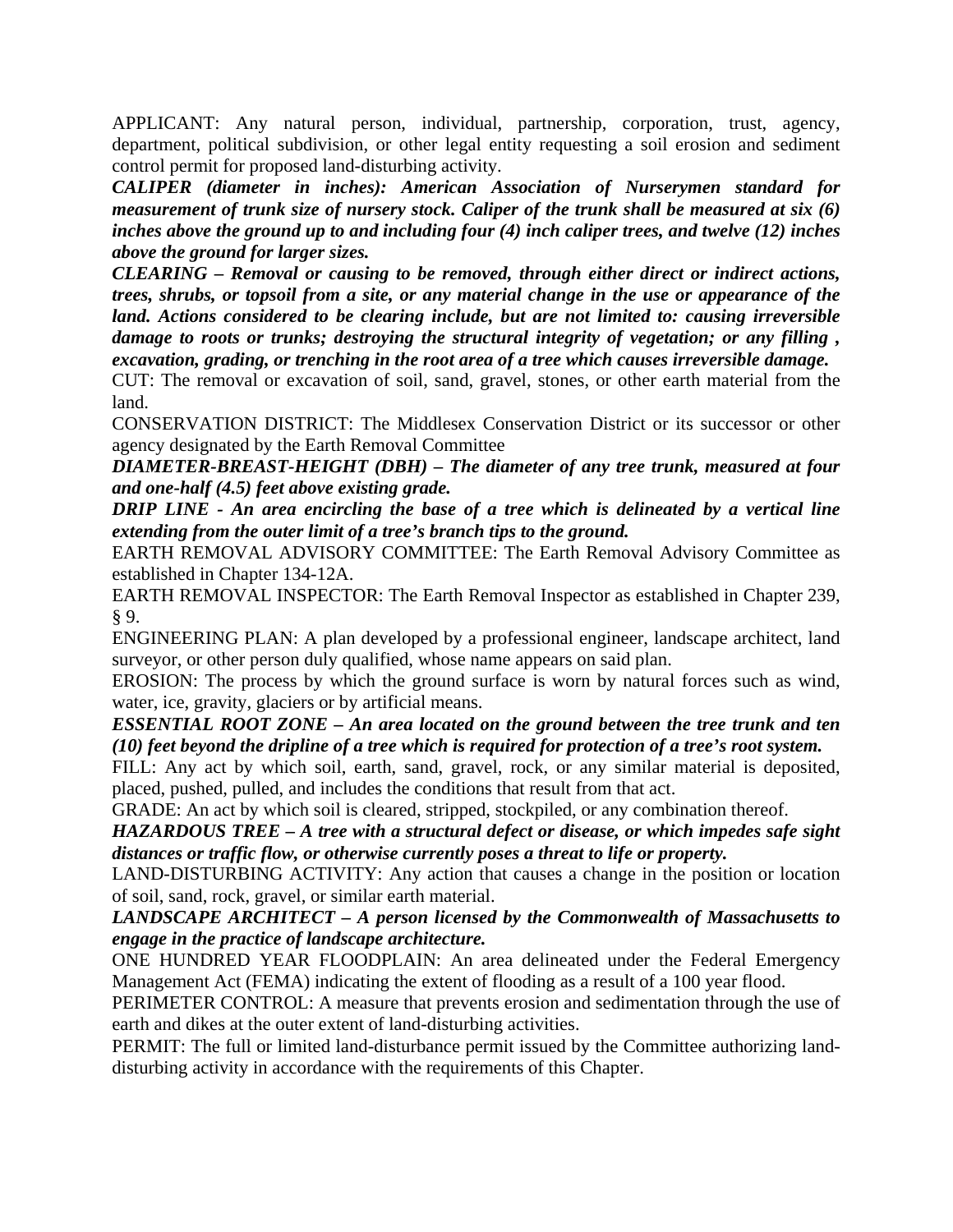## *PROTECTED TREE/VEGETATION – A tree or area of understory vegetation identified on an approved site plan to be retained and protected during construction.*

SEDIMENT: Organic material or minerals transported or deposited by the movement of wind, water, ice, gravity, glaciers, or by artificial means.

SEDIMENT BASIN: A temporary barrier or dam constructed across a drainage way or at another suitable location to intercept and trap sediment.

SEDIMENT TRAP: A temporary sediment control measure formed by excavation or embankment to intercept and trap sediment.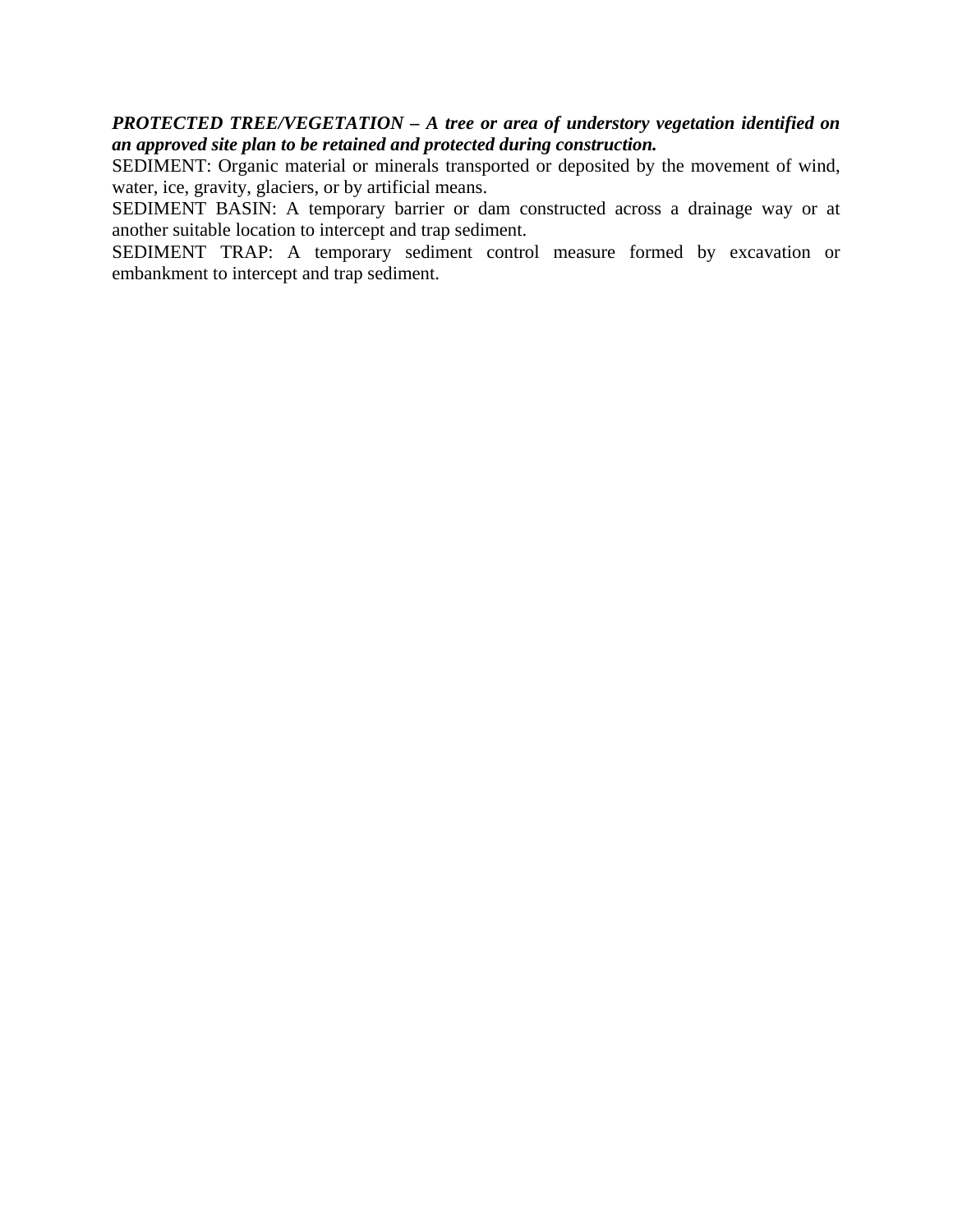*SPECIMEN TREE – A native, introduced or naturalized tree which is important because of its impact on community character, its significance in the historic or cultural landscape or its value in enhancing wildlife habitat. Any tree with a DBH of six (6) inches or larger is eligible to be considered a specimen tree. Trees that have a small height at maturity or are slow growing with a DBH of four (4) inches or larger are eligible to be considered specimen trees.*

SITE: Any lot or parcel of land or area of property where land-disturbing activities are, were, or will be performed.

SLOPE: The inclined surface of a fill, excavation, or natural terrain.

SOIL: Any earth, sand, rock, gravel, or similar material.

STRIP: Any activity which removes the vegetative surface cover including but not limited to tree removal, clearing, grubbing, and storage or removal of topsoil.

*TREE: A self supporting woody plant characterized by one main trunk or, for certain species, multiple trunks, with a potential at maturity for a trunk diameter of two (2) inches and potential minimum height of ten (10) feet.*

*UNDERSTORY VEGETATION – Small trees, shrubs, and groundcover plants, growing beneath and shaded by a canopy of trees.*

WETLAND: Any resource area which is subject to the Wetlands Protection Act, GL C. 131, § 40, or Chapter 215, Wetlands, of the Code of the Town of Groton.

#### **§ 198-22 SEVERABILITY**

If any provision of this Chapter is held to be invalid, such invalidity shall not affect any other provision of this Chapter.

#### **§ 198-23 EFFECTIVE DATE**

This Chapter shall take effect upon approval of the Attorney General.

#### **Article 37 carried unanimously.**

**ARTICLE 38:** Moved and seconded that the Town vote to amend Chapter 81, Article I of the Code of Groton Section 81.1 Annual Town Meeting Date, as printed in the Warrant.

Mr. Miller spoke on behalf of this article, which he had submitted. He felt that a Special Town Meeting requires a quorum. He viewed the quorum as important and that money articles should be only in the Spring unless they come up at a Special Town Meeting.

Fincom voted to support. The Selectmen voted to not support. Board of Assessors voted to support. The Treasurer Tax Collector supported this article. Edna White spoke against the article. Rep. Hargraves spoke in favor of this article. Paula Martin asked to move the question. The question was moved by majority.

Tellers called and sworn as follows:

Stephen Boczenowski Richard Lodge

Paul Funch Paul Fitzgerald

Patrick Parker Roach Rick Muelke

## **Article 38 carried by majority: 80 in favor, 38 opposed.**

**ARTICLE 39:**Moved and seconded that the Town vote to re-zone from M-1(manufacturing) to R-A (residential agricultural) the premises situated on Gilson Road owned by Laura M. Cunningham being shown on the "old" Assessors' Map V as parcels 82 and 83 and upon the "new" Assessors' Maps as Map 253 Lot 2 and Map 135 Lot 38, consisting of some 31 acres more or less and further described in a deed recorded with Middlesex South Registry of Deeds in Book 6122 at Page 378; and to approve a Concept Plan entitled "Gilson Woods" prepared by T.F. Moran, Inc., said Plan being on file with the Town Clerk.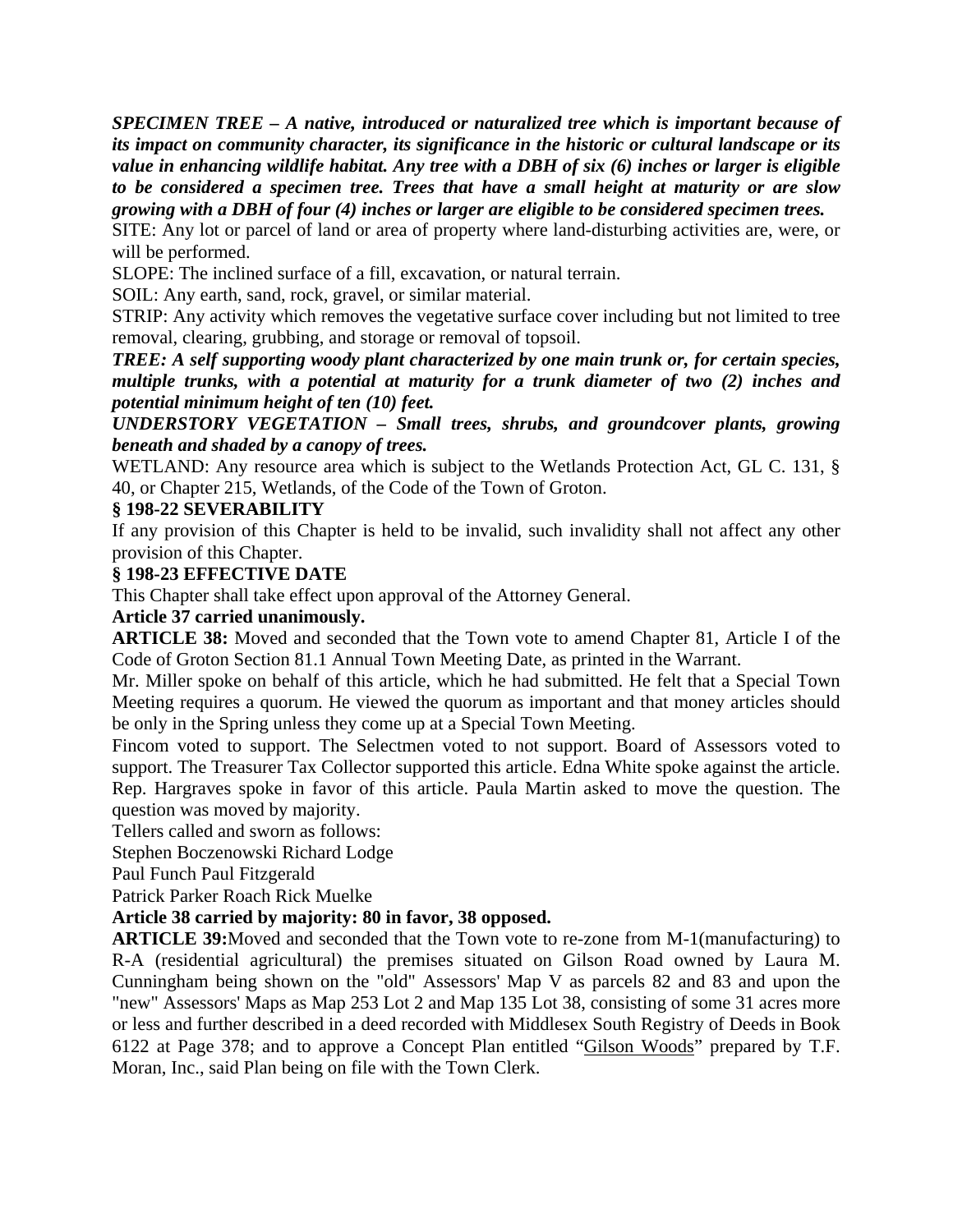The Chair explained that there will be a motion to divide this question and there will be a motion to amend the concept plan.

Mr. Degen made the motion to divide the question: Moved and seconded to divide the questions regarding Article 39 by separating out and considering separately the issue of whether to approve the Concept Plan under Section 218-27 C of the Town of Groton Zoning Bylaw for certain land on Gilson Road which is the subject of the Article from the question of whether the Town will vote to re-zone said land from M-1 to R-A. The land in question is situated on Gilson Road owned by Laura Cunningham being shown on the "old" Assessors' Maps as Map 253 lot 2 and Map 135 lot 38, consisting of some 31 acres more or less and further described in a deed recorded with the Middlesex South Registry of Deeds in Book 6122 at page 378. Further moved and seconded that the portion of Article 39 concerning approval of the Gilson Woods Concept Plan be considered first.

#### **The question was divided by majority vote.**

A presentation was made regarding the concept plan. Planning Board supports this plan (4-2). A minority report was given by Joshua Degen who made a motion to amend the concept plan as follows: To strike out thirty-five housing units and replace with a maximum density of twentytwo housing units with a road length not to exceed 1000 feet while still complying with all provisions of 218-27C, Planned Multi-family/Residential Development.

Ben Hammer spoke in favor of the concept plan, which he preferred to a Comprehensive Permit. Mr. Clemens stated he felt that we were being asked to choose between two bad plans. Kristen McEvoy, spoke against the concept plan and would like to see a lower density. Atty. Geimner stated that Commons Development is legally bound to go forward with a Comprehensive Permit if this zoning change fails. He also spoke to the issue of density stating that this concept plan has a much lower density than Stonebridge Way. Terri Ragout spoke in favor of the plan and also stated that she wasn't concerned about the Comprehensive Permit Process because the Town had successfully dealt with this in the past. Mr. Gmiener responded to Mrs. Ragout's question that the developer was not obligated to build the concept plan, as shown. Rodney Hersch questioned if the Comprehensive Permit process could only be used on RA land. Atty. Geimner stated that Comprehensive Permit could be done on any type RA or M1. Gloria Fuccillo and Bill Miller spoke in favor of the article as did Bob Pine and Leslie Lathrop.

#### **Motion to amend is defeated.**

The Concept Plan carried by a 2/3 vote: as called by the Moderator. The decision of the chair was challenged. Tellers were called.

#### **The Concept Plan carried by a 2/3 vote: 109 in favor 19 opposed.**

#### **Article 39 (The petition to rezone) carried by a 2/3 vote: 114 in favor, 11 opposed.**

**ARTICLE 40:** Moved and seconded that the Town vote to zone as business (B-1) three parcels of land situated on Townsend Road owned by the Hollingsworth and Vose company which are shown on Assessors Map H as Parcel 30 (which consists of approximately 2.247 acres and is described in a deed recorded with the Middlesex South District Registry of Deeds in Book 24926 at page 346) as Parcel 56 (which consists of approximately one half acre and is described in a deed recorded with the Middlesex South District Registry of deeds in Book 30871 at Page 047) and as Parcel 57 (which consists of approximately one quarter acre and is described in a deed recorded with the Middlesex South District Registry of Deeds in Book 3454 at Page 241), all of which parcels are currently zoned as Residential (R-A).

Moved and Seconded that this article be indefinitely postponed.

**Article 40 was indefinitely postponed.**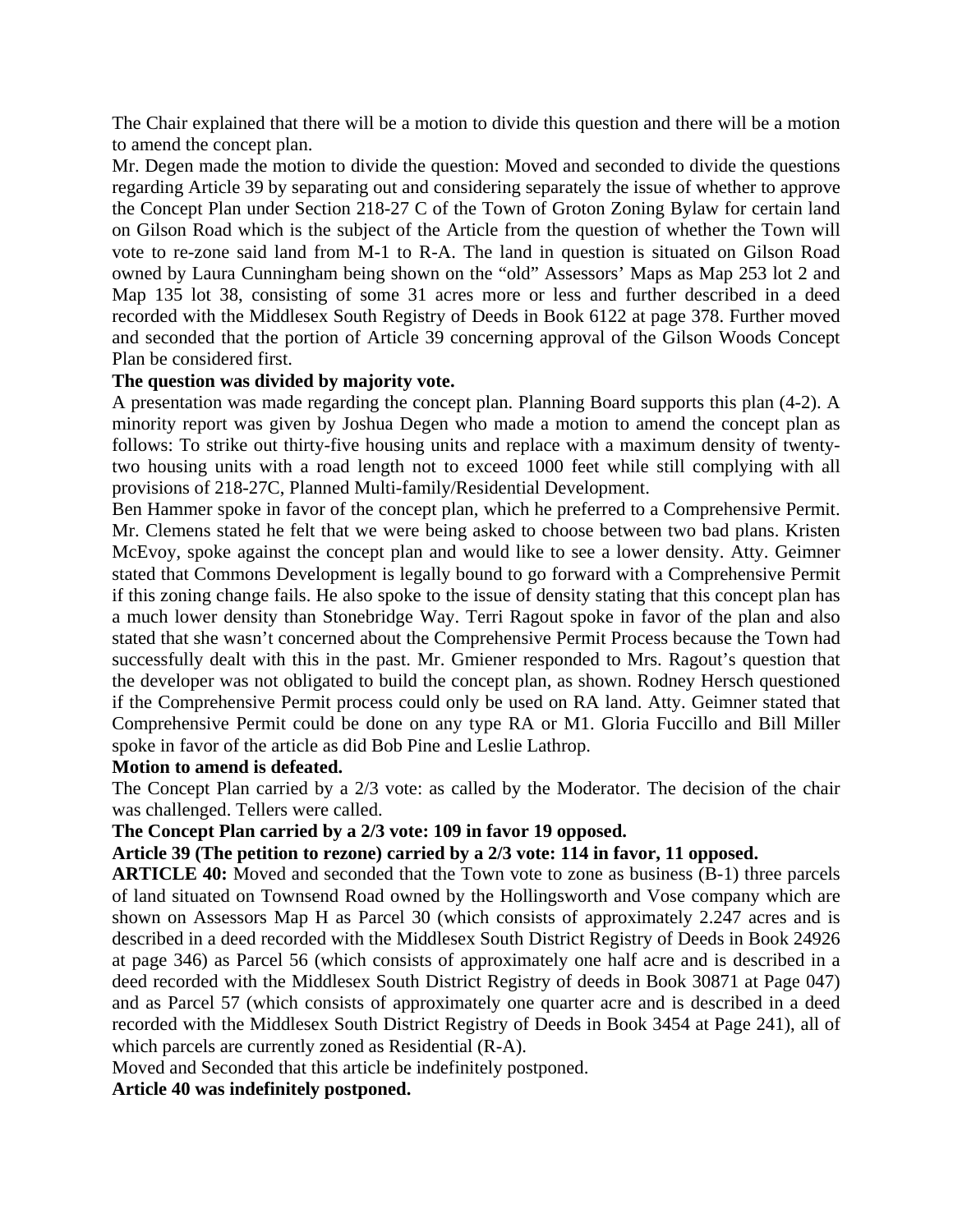**ARTICLE 41:** Moved and seconded that the Town vote to adopt MGL Ch. 41 §108L Career Incentive Pay Program.

Moved and seconded that this article be indefinitely postponed.

## **Article 41 was indefinitely postponed.**

**ARTICLE 42:** Moved and seconded that the Town vote to re-zone from M-1 (Manufacturing) to R-A (Residential/ Agricultural) the premises situated off Sunset Road owned by Brox Industries, Inc. containing 23 acres more or less as shown on Assessor's Map 253, lot 23 (previously Assessor's Map V, Parcel 81, Lot 0) described in deed recorded with Middlesex South District Registry of Deeds, Book 26237, Page 574.

The Planning Board voted not to support because of poor sight distances, and they wanted to wait for the Master Plan report to be completed. Fincom voted not to support as they would like to see M1 land retained. Growth Management voted not to support.

Gloria Fuccillo wanted to know what kind of Manufacturing would be appropriate in a residential neighborhood. Ben Hammer stated that he would like to see a concept plan similar to the Cunningham property. Joshua Degen stated that the property lines are still in question in that area. George Hall stated that no subdivision plan would be submitted until land court issues were resolved. Dann Chamberlain spoke in support of this article. Karl Johnson stated that it would add more children to the school system. Carolyn Perkins talked about the various uses for manufacturing. Paul Funch spoke against the article. Virginia Wood , Alan Hoch, Matt Hickox and Tony DeBruyn spoke in favor of this article.

Tellers were called and Bruce Easom was sworn in as teller.

## **Article 42 carried by a 2/3 majority: 88 in favor, 19 opposed.**

**ARTICLE 43:** Moved and seconded that the Town vote to request that the Board of Selectmen amend the Town's traffic rules and regulations to maintain Broadmeadow Road as a two-way street, and to request the Board of Selectmen form a committee to study existing and developing traffic patterns in the Town of Groton and make recommendations which will serve to improve the flow of traffic.

After considerable discussion, a motion was made to move the question.

## **The question was moved by majority**.

## **Article 43 was defeated.**

**ARTICLE 44:** Moved and seconded that the Town vote to raise and appropriate \$10,000 for the purpose of microfilming and digitizing the Town's historic records to preserve them and make them more easily accessible.

Andrew Searle sponsored this article. This is component of a funding package which will total \$126,000.

Fincom voted to support. Selectmen voted to support.

#### **Article 44 carried unanimously.**

**ARTICLE 45:** Moved and seconded that the Town vote to raise and appropriate \$75,000 for the Reserve Fund.

## **Article 45 carried unanimously.**

**ARTICLE 46:** Moved and seconded that the Town vote to raise and appropriate \$384,634 to be added to the sum already on deposit in the Town Stabilization Fund.

## **Article 46 carried by majority.**

**ARTICLE 47:** Moved and seconded that the Town vote to transfer \$279,132 from the Excess and Deficiency Fund (free cash) for the purpose of affecting the tax rate for the period beginning July 1, 2000 and ending June 30, 2001.